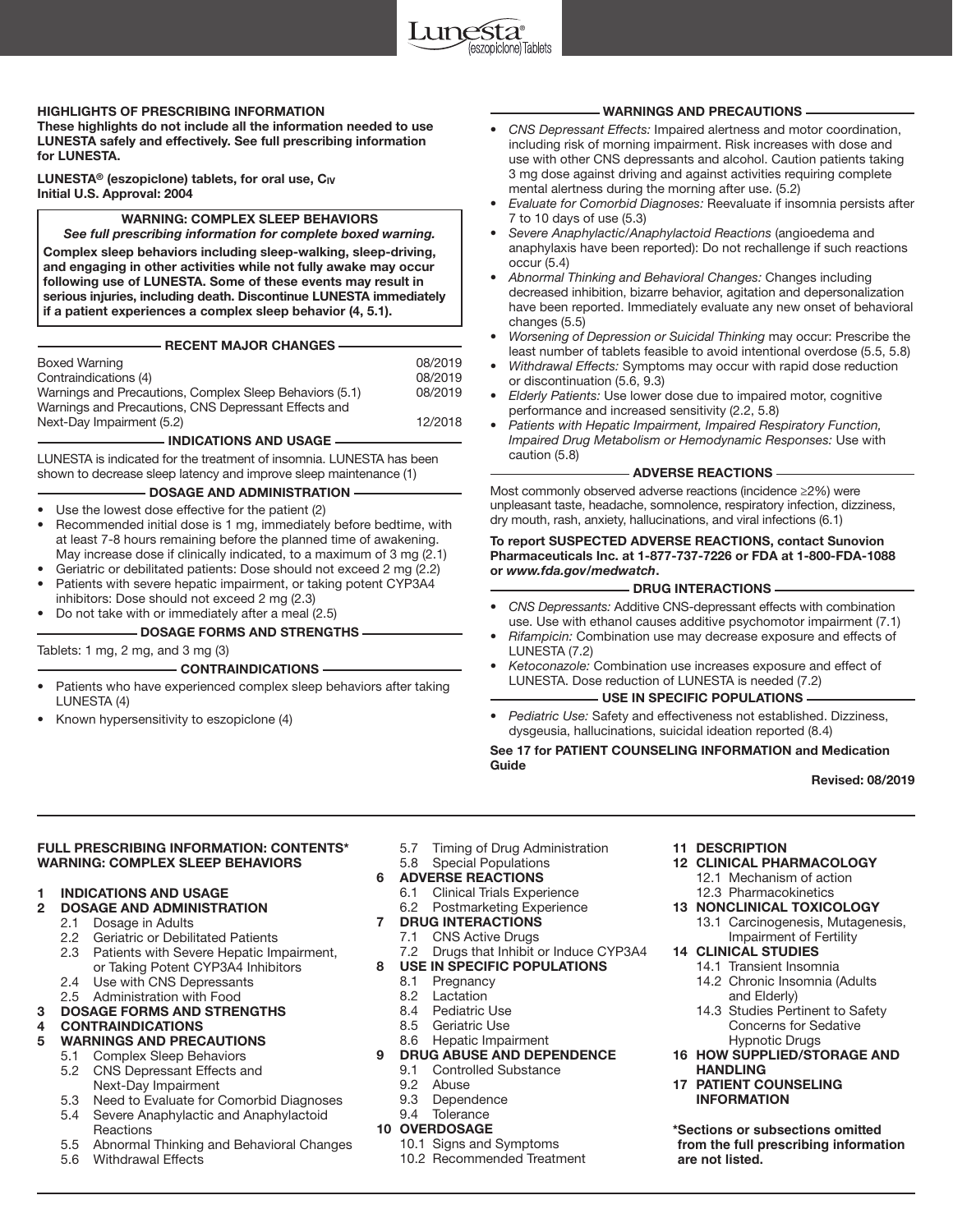#### **FULL PRESCRIBING INFORMATION**

#### **WARNING: COMPLEX SLEEP BEHAVIORS**

**Complex sleep behaviors including sleep-walking, sleep-driving, and engaging in other activities while not fully awake may occur following use of LUNESTA. Some of these events may result in serious injuries, including death. Discontinue LUNESTA immediately if a patient experiences a complex sleep behavior** *[see Contraindications (4) and Warnings and Precautions (5.1)]***.**

#### **1 INDICATIONS AND USAGE**

LUNESTA® (eszopiclone) is indicated for the treatment of insomnia. In controlled outpatient and sleep laboratory studies, LUNESTA administered at bedtime decreased sleep latency and improved sleep maintenance.

The clinical trials performed in support of efficacy were up to 6 months in duration. The final formal assessments of sleep latency and maintenance were performed at 4 weeks in the 6-week study (adults only), at the end of both 2-week studies (elderly only) and at the end of the 6-month study (adults only).

#### **2 DOSAGE AND ADMINISTRATION**

Use the lowest effective dose for the patient.

#### **2.1 Dosage in Adults**

The recommended starting dose is 1 mg. Dosing can be raised to 2 mg or 3 mg if clinically indicated. In some patients, the higher morning blood levels of LUNESTA following use of the 2 mg or 3 mg dose increase the risk of next day impairment of driving and other activities that require full alertness [see Warnings and Precautions (5.1)]. The total dose of LUNESTA should not exceed 3 mg, once daily immediately before bedtime [see Warnings and Precautions (5.6)].

#### **2.2 Geriatric or Debilitated Patients**

The total dose of LUNESTA should not exceed 2 mg in elderly or debilitated patients.

#### **2.3 Patients with Severe Hepatic Impairment, or Taking Potent CYP3A4 Inhibitors**

In patients with severe hepatic impairment, or in patients coadministered LUNESTA with potent CYP3A4 inhibitors, the total dose of LUNESTA should not exceed 2 mg [see Warnings and Precautions (5.7)].

#### **2.4 Use with CNS Depressants**

Dosage adjustments may be necessary when LUNESTA is combined with other central nervous system (CNS) depressant drugs because of the potentially additive effects [see Warnings and Precautions (5.1)].

#### **2.5 Administration with Food**

Taking LUNESTA with or immediately after a heavy, high-fat meal results in slower absorption and would be expected to reduce the effect of LUNESTA on sleep latency [see Clinical Pharmacology (12.3)].

#### **3 DOSAGE FORMS AND STRENGTHS**

LUNESTA is available in 1 mg, 2 mg and 3 mg strengths for oral administration.

LUNESTA 3 mg tablets are round, dark blue, film-coated, and identified with debossed markings of S193 on one side.

LUNESTA 2 mg tablets are round, white, film-coated, and identified with debossed markings of S191 on one side.

LUNESTA 1 mg tablets are round, light blue, film-coated, and identified with debossed markings of S190 on one side.

#### **4 CONTRAINDICATIONS**

- LUNESTA is contraindicated in patients who have experienced complex sleep behaviors after taking LUNESTA [see Warnings and Precautions (5.1)].
- LUNESTA is contraindicated in patients with known hypersensitivity to eszopiclone. Hypersensitivity reactions include anaphylaxis and angioedema [see Warnings and Precautions (5.3)].

#### **5 WARNINGS AND PRECAUTIONS**

#### **5.1 Complex Sleep Behaviors**

Complex sleep behaviors including sleep-walking, sleep-driving, and engaging in other activities while not fully awake may occur following the first or any subsequent use of LUNESTA. Patients can be seriously injured or injure others during complex sleep behaviors. Such injuries may result in a fatal outcome. Other complex sleep behaviors (e.g., preparing and eating food, making phone calls, or having sex) have also been reported. Patients usually do not remember these events. Post-marketing reports have shown that complex sleep behaviors may occur with LUNESTA alone at recommended dosages, with or without the concomitant use of alcohol or other CNS depressants [see Drug Interactions (7.1)]. Discontinue LUNESTA immediately if a patient experiences a complex sleep behavior.

#### **5.2 CNS Depressant Effects and Next-Day Impairment**

LUNESTA is a CNS depressant and can impair daytime function in some patients at the higher doses (2 mg or 3 mg), even when used as prescribed. Prescribers should monitor for excess depressant effects, but impairment can occur in the absence of symptoms (or even with subjective improvement), and impairment may not be reliably detected by ordinary clinical exam (i.e., less than formal psychomotor testing). While pharmacodynamic tolerance or adaptation to some adverse depressant effects of LUNESTA may develop, patients using 3 mg LUNESTA should be cautioned against driving or engaging in other hazardous activities or activities requiring complete mental alertness the day after use.

Additive effects occur with concomitant use of other CNS depressants (e.g., benzodiazepines, opioids, tricyclic antidepressants, alcohol), including daytime use. Downward dose adjustment of LUNESTA and concomitant CNS depressants should be considered [see Dosage and Administration (2.4)].

The use of LUNESTA with other sedative-hypnotics at bedtime or the middle of the night is not recommended.

The risk of next-day psychomotor impairment is increased if LUNESTA is taken with less than a full night of sleep remaining (7- to 8 hours); if higher than the recommended dose is taken; if coadministered with other CNS depressants; or coadministered with other drugs that increase the blood levels of eszopiclone [see Dosage and Administration (2.3) and Clinical Studies (14.3)].

Because Lunesta can cause drowsiness and a decreased level of consciousness, patients, particularly the elderly, are at higher risk of falls.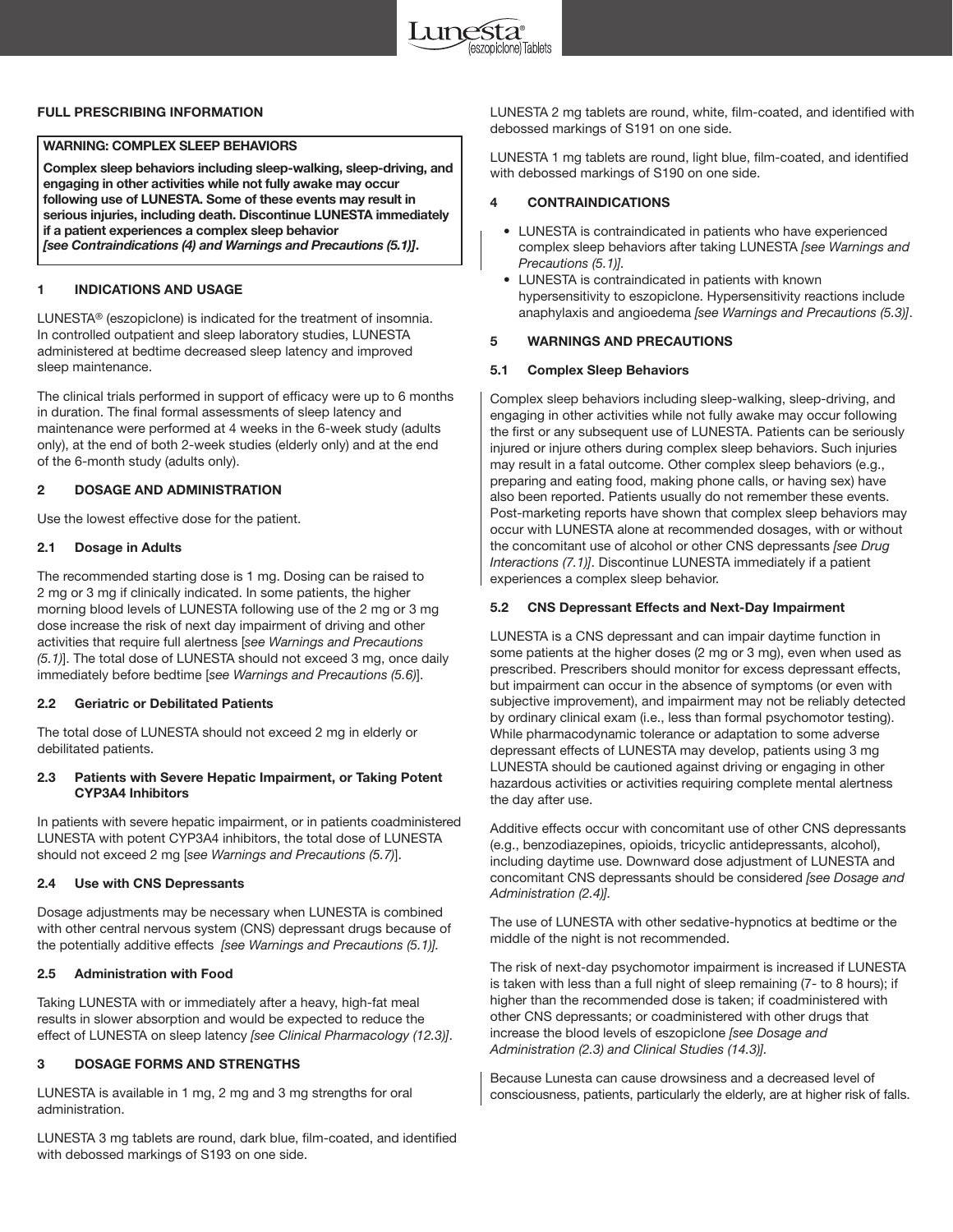

#### **5.3 Need to Evaluate for Comorbid Diagnoses**

Because sleep disturbances may be the presenting manifestation of a physical and/or psychiatric disorder, symptomatic treatment of insomnia should be initiated only after a careful evaluation of the patient. The failure of insomnia to remit after 7 to 10 days of treatment may indicate the presence of a primary psychiatric and/or medical illness that should be evaluated. Worsening of insomnia or the emergence of new thinking or behavior abnormalities may be the consequence of an unrecognized psychiatric or physical disorder. Such findings have emerged during the course of treatment with sedative/hypnotic drugs, including LUNESTA. Because some of the important adverse effects of LUNESTA appear to be dose related, it is important to use the lowest possible effective dose, especially in the elderly [see Dosage and Administration (2.1)].

#### **5.4 Severe Anaphylactic and Anaphylactoid Reactions**

Rare cases of angioedema involving the tongue, glottis or larynx have been reported in patients after taking the first or subsequent doses of sedative-hypnotics, including LUNESTA. Some patients have had additional symptoms such as dyspnea, throat closing, or nausea and vomiting that suggest anaphylaxis. Some patients have required medical therapy in the emergency department. If angioedema involves the tongue, glottis or larynx, airway obstruction may occur and be fatal. Patients who develop angioedema after treatment with LUNESTA should not be rechallenged with the drug.

#### **5.5 Abnormal Thinking and Behavioral Changes**

A variety of abnormal thinking and behavior changes have been reported to occur in association with the use of sedative/hypnotics. Some of these changes may be characterized by decreased inhibition (e.g., aggressiveness and extroversion that seem out of character), similar to effects produced by alcohol and other CNS depressants. Other reported behavioral changes have included bizarre behavior, agitation, hallucinations, and depersonalization. Amnesia and other neuropsychiatric symptoms may occur unpredictably.

It can rarely be determined with certainty whether a particular instance of the abnormal behaviors listed above is drug induced, spontaneous in origin, or a result of an underlying psychiatric or physical disorder. Nonetheless, the emergence of any new behavioral sign or symptom of concern requires careful and immediate evaluation.

#### **5.6 Withdrawal Effects**

Following rapid dose decrease or abrupt discontinuation of the use of sedative/hypnotics, there have been reports of signs and symptoms similar to those associated with withdrawal from other CNS-depressant drugs [see Drug Abuse and Dependence (9)].

#### **5.7 Timing of Drug Administration**

LUNESTA should be taken immediately before bedtime. Taking a sedative/hypnotic while still up and about may result in short-term memory impairment, hallucinations, impaired coordination, dizziness, and lightheadedness.

#### **5.8 Special Populations**

#### *Use in Elderly and/or Debilitated Patients*

Impaired motor and/or cognitive performance after repeated exposure or unusual sensitivity to sedative/hypnotic drugs is a concern in the treatment of elderly and/or debilitated patients. The dose should not exceed 2 mg in elderly or debilitated patients [see Dosage and Administration (2.2)].

#### *Use in Patients with Concomitant Illness*

Clinical experience with eszopiclone in patients with concomitant illness is limited. Eszopiclone should be used with caution in patients with diseases or conditions that could affect metabolism or hemodynamic responses.

A study in healthy volunteers did not reveal respiratory-depressant effects at doses 2.5-fold higher (7 mg) than the recommended dose of eszopiclone. Caution is advised, however, if LUNESTA is prescribed to patients with compromised respiratory function.

The dose of LUNESTA should not exceed 2 mg in patients with severe hepatic impairment, because systemic exposure is doubled in such subjects. No dose adjustment appears necessary for subjects with mild or moderate hepatic impairment. No dose adjustment appears necessary in subjects with any degree of renal impairment, since less than 10% of eszopiclone is excreted unchanged in the urine.

The dose of LUNESTA should be reduced in patients who are administered potent inhibitors of CYP3A4, such as ketoconazole, while taking LUNESTA. Downward dose adjustment is also recommended when LUNESTA is administered with agents having known CNS-depressant effects.

#### *Use in Patients with Depression*

In primarily depressed patients treated with sedative-hypnotics, worsening of depression, including suicidal thoughts and actions (including completed suicides), have been reported in association with the use of sedative/hypnotics.

Sedative/hypnotic drugs should be administered with caution to patients exhibiting signs and symptoms of depression. Suicidal tendencies may be present in such patients, and protective measures may be required. Intentional overdose is more common in this group of patients; therefore, the least amount of drug that is feasible should be prescribed for the patient at any one time.

#### **6 ADVERSE REACTIONS**

The following are described in more detail in the Warnings and Precautions section of the label:

- Complex Sleep Behaviors [see Boxed Warning and Warnings and Precautions (5.1)]
- CNS Depressant Effects and Next-Day Impairment [see Warnings and Precautions (5.2)]
- Need to Evaluate for Comorbid Diagnoses [see Warnings and Precautions (5.3)]
- Severe Anaphylactic and Anaphylactoid Reactions [see Warnings and Precautions (5.4)]
- Abnormal Thinking and Behavioral Changes [see Warnings and Precautions (5.5)]
- Withdrawal Effects [see Warnings and Precautions (5.6)]
- Timing of Drug Administration [see Warnings and Precautions  $(5.7)$ ]
- Special Populations [see Warnings and Precautions (5.8)]

Because clinical trials are conducted under widely varying conditions, adverse reaction rates observed in the clinical trials of a drug cannot be directly compared to rates in the clinical trials of another drug and may not reflect the rates observed in clinical practice.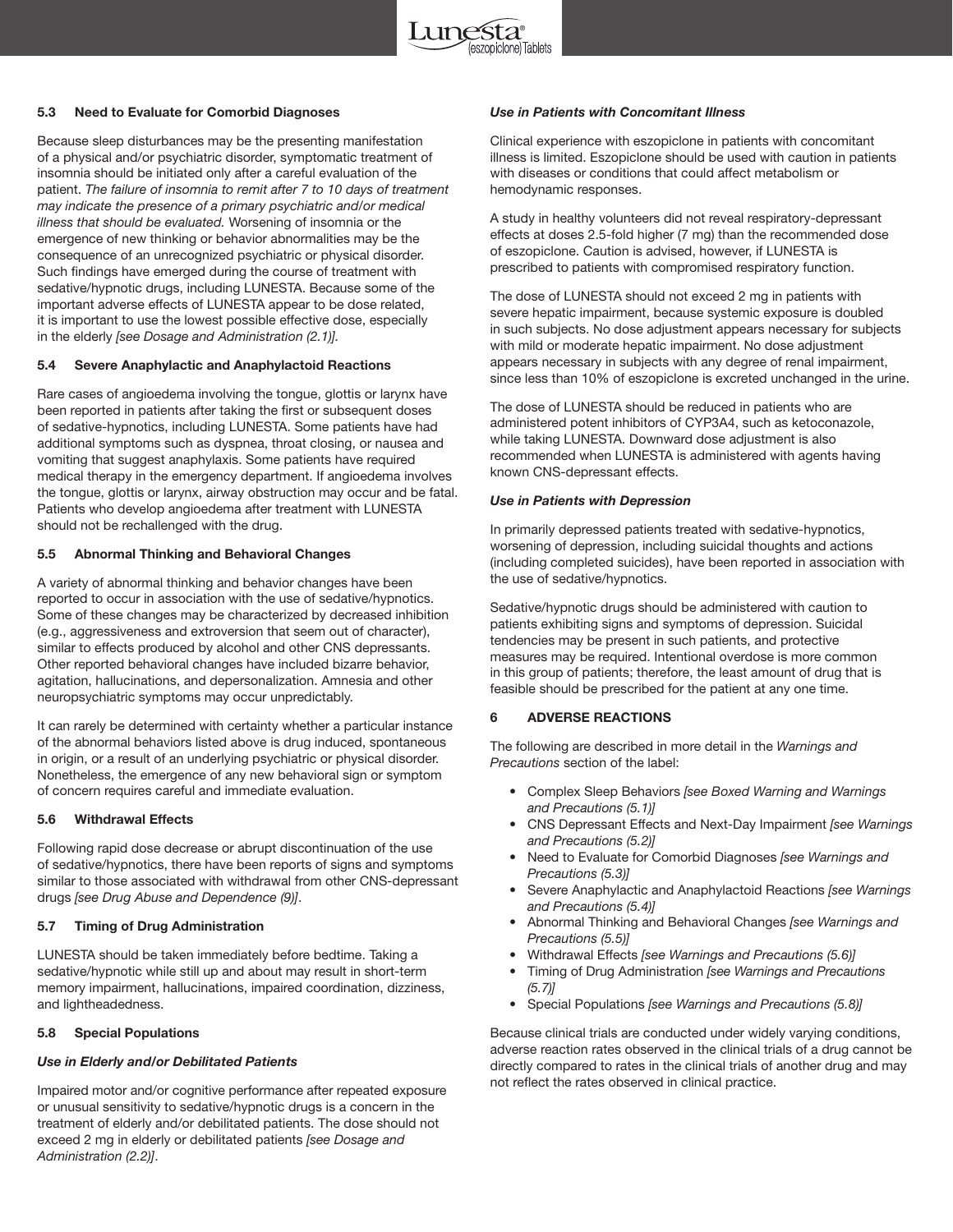

The premarketing development program for LUNESTA included eszopiclone exposures in patients and/or normal subjects from two different groups of studies: approximately 400 normal subjects in clinical pharmacology/pharmacokinetic studies, and approximately 1550 patients in placebo-controlled clinical effectiveness studies, corresponding to approximately 263 patient-exposure years. The conditions and duration of treatment with LUNESTA varied greatly and included (in overlapping categories) open-label and double-blind phases of studies, inpatients and outpatients, and short-term and longer-term exposure. Adverse reactions were assessed by collecting adverse events, results of physical examinations, vital signs, weights, laboratory analyses, and ECGs.

The stated frequencies of adverse reactions represent the proportion of individuals who experienced, at least once, adverse reaction of the type listed. A reaction was considered treatment-emergent if it occurred for the first time or worsened while the patient was receiving therapy following baseline evaluation.

#### **6.1 Clinical Trials Experience**

#### *Adverse Reactions Resulting in Discontinuation of Treatment*

In placebo-controlled, parallel-group clinical trials in the elderly, 3.8% of 208 patients who received placebo, 2.3% of 215 patients who received 2 mg LUNESTA, and 1.4% of 72 patients who received 1 mg LUNESTA discontinued treatment due to an adverse reaction. In the 6-week parallel-group study in adults, no patients in the 3 mg arm discontinued because of an adverse reaction. In the long-term 6-month study in adult insomnia patients, 7.2% of 195 patients who received placebo and 12.8% of 593 patients who received 3 mg LUNESTA discontinued due to an adverse reaction. No reaction that resulted in discontinuation occurred at a rate of greater than 2%.

#### *Adverse Reactions Observed at an Incidence of ≥2% in Controlled Trials*

Table 1 shows the incidence of adverse reactions from a Phase 3 placebo-controlled study of LUNESTA at doses of 2 or 3 mg in nonelderly adults. Treatment duration in this trial was 44 days. The table includes only reactions that occurred in 2% or more of patients treated with LUNESTA 2 mg or 3 mg in which the incidence in patients treated with LUNESTA was greater than the incidence in placebo-treated patients.

| Table 1: Incidence (%) of Adverse Reactions in a 6-Week   |
|-----------------------------------------------------------|
| <b>Placebo-Controlled Study in Nonelderly Adults with</b> |
| LUNESTA <sup>1</sup>                                      |

| <b>Adverse Reaction</b>   | <b>Placebo</b><br>$(n=99)$ | <b>LUNESTA</b><br>2 mg<br>$(n=104)$ | <b>LUNESTA</b><br>3 mg<br>$(n=105)$ |
|---------------------------|----------------------------|-------------------------------------|-------------------------------------|
| Body as a Whole           |                            |                                     |                                     |
| Headache                  | 13                         | 21                                  | 17                                  |
| Viral Infection           | $\blacksquare$             | 3                                   | 3                                   |
| Digestive System          |                            |                                     |                                     |
| Dry Mouth                 | 3                          | 5                                   | $\overline{7}$                      |
| Dyspepsia                 | $\overline{\mathcal{L}}$   | $\overline{4}$                      | 5                                   |
| Nausea                    | $\overline{4}$             | 5                                   | $\overline{4}$                      |
| Vomiting                  | $\overline{1}$             | 3                                   | 0                                   |
| Nervous System            |                            |                                     |                                     |
| Anxiety                   | 0                          | 3                                   | 1                                   |
| Confusion                 | 0                          | 0                                   | 3                                   |
| Depression                | 0                          | $\overline{4}$                      | 1                                   |
| <b>Dizziness</b>          | 4                          | 5                                   | $\overline{7}$                      |
| <b>Hallucinations</b>     | 0                          | 1                                   | 3                                   |
| Libido Decreased          | 0                          | 0                                   | 3                                   |
| Nervousness               | 3                          | 5                                   | 0                                   |
| Somnolence                | 3                          | 10                                  | 8                                   |
| <b>Respiratory System</b> |                            |                                     |                                     |
| Infection                 | 3                          | 5                                   | 10                                  |
| Skin and Appendages       |                            |                                     |                                     |
| Rash                      | 1                          | 3                                   | $\overline{4}$                      |
| <b>Special Senses</b>     |                            |                                     |                                     |
| <b>Unpleasant Taste</b>   | 3                          | 17                                  | 34                                  |
| Urogenital System         |                            |                                     |                                     |
| Dysmenorrhea <sup>*</sup> | 0                          | 3                                   | 0                                   |
| Gynecomastia **           | 0                          | 3                                   | 0                                   |
|                           |                            |                                     |                                     |

1 Reactions for which the LUNESTA incidence was equal to or less than placebo are not listed on the table, but included the following: abnormal dreams, accidental injury, back pain, diarrhea, flu syndrome, myalgia, pain, pharyngitis, and rhinitis.

\* Gender-specific adverse reaction in females

\*\* Gender-specific adverse reaction in males

Adverse reactions from Table 1 that suggest a dose-response relationship in adults include viral infection, dry mouth, dizziness, hallucinations, infection, rash, and unpleasant taste, with this relationship clearest for unpleasant taste.

Table 2 shows the incidence of adverse reactions from combined Phase 3 placebo-controlled studies of LUNESTA at doses of 1 or 2 mg in elderly adults (ages 65-86). Treatment duration in these trials was 14 days. The table includes only reactions that occurred in 2% or more of patients treated with LUNESTA 1 mg or 2 mg in which the incidence in patients treated with LUNESTA was greater than the incidence in placebo-treated patients.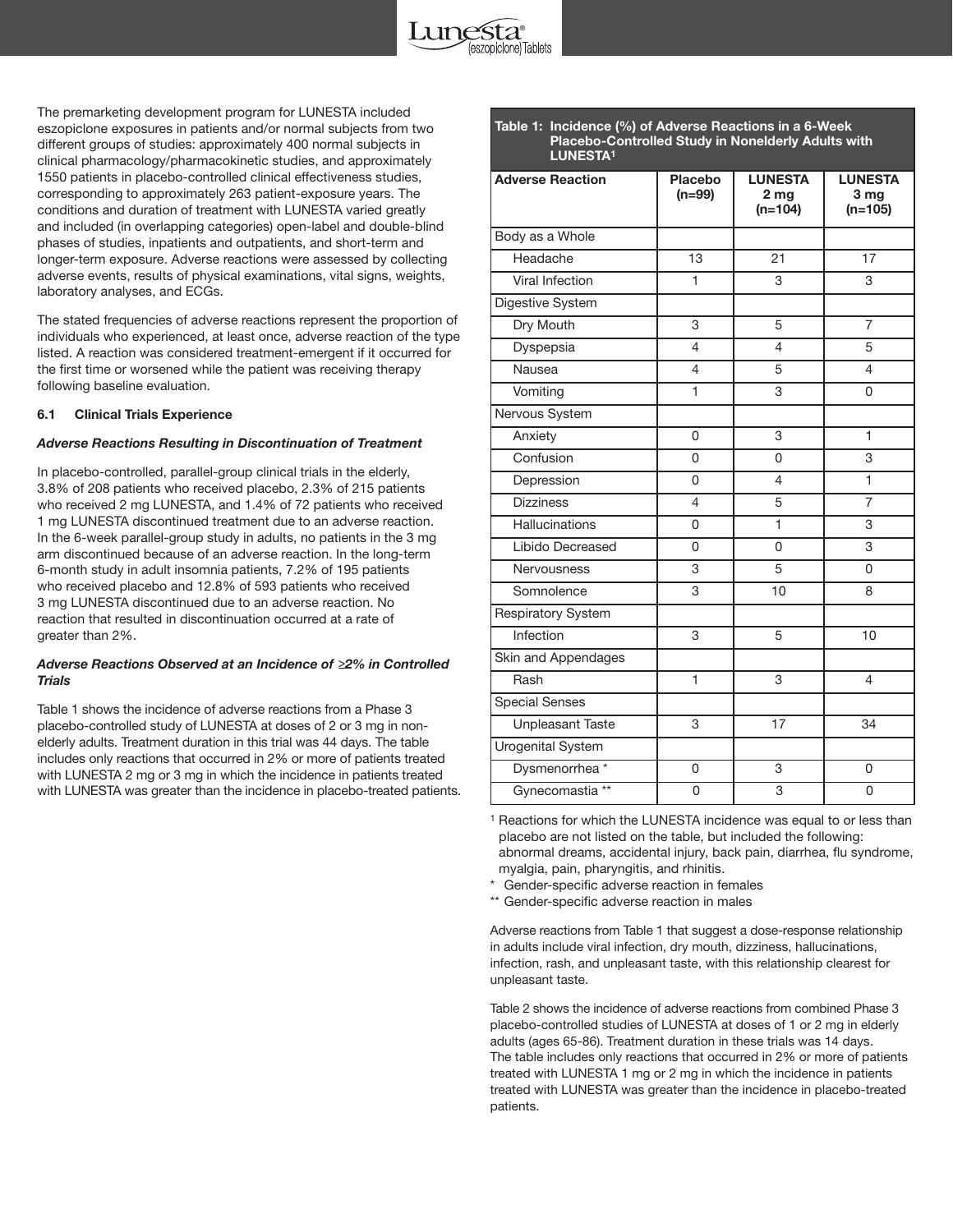

| rable 2. includities (70) or Adverse ricactions in Elucrity Addits<br>(Ages 65-86 Years) in 2-Week Placebo-Controlled Trials<br>with LUNESTA <sup>1</sup> |                      |                                      |                                                |  |  |
|-----------------------------------------------------------------------------------------------------------------------------------------------------------|----------------------|--------------------------------------|------------------------------------------------|--|--|
| <b>Adverse Reactions</b>                                                                                                                                  | Placebo<br>$(n=208)$ | <b>LUNESTA</b><br>1 $mg$<br>$(n=72)$ | <b>LUNESTA</b><br>2 <sub>mg</sub><br>$(n=215)$ |  |  |
| Body as a Whole                                                                                                                                           |                      |                                      |                                                |  |  |
| Accidental Injury                                                                                                                                         | $\mathbf{1}$         | 0                                    | 3                                              |  |  |
| Headache                                                                                                                                                  | 14                   | 15                                   | 13                                             |  |  |
| Pain                                                                                                                                                      | $\mathfrak{p}$       | 4                                    | 5                                              |  |  |
| Digestive System                                                                                                                                          |                      |                                      |                                                |  |  |
| Diarrhea                                                                                                                                                  | 2                    | 4                                    | 2                                              |  |  |
| Dry Mouth                                                                                                                                                 | $\overline{2}$       | 3                                    | 7                                              |  |  |
| Dyspepsia                                                                                                                                                 | $\overline{2}$       | 6                                    | $\overline{2}$                                 |  |  |
| Nervous System                                                                                                                                            |                      |                                      |                                                |  |  |
| <b>Abnormal Dreams</b>                                                                                                                                    | 0                    | 3                                    | 1                                              |  |  |
| <b>Dizziness</b>                                                                                                                                          | $\overline{2}$       | 1                                    | 6                                              |  |  |
| Nervousness                                                                                                                                               | 1                    | 0                                    | $\overline{2}$                                 |  |  |
| Neuralgia                                                                                                                                                 | 0                    | 3                                    | 0                                              |  |  |
| Skin and Appendages                                                                                                                                       |                      |                                      |                                                |  |  |
| Pruritus                                                                                                                                                  | $\mathbf{1}$         | 4                                    | 1                                              |  |  |
| <b>Special Senses</b>                                                                                                                                     |                      |                                      |                                                |  |  |
| <b>Unpleasant Taste</b>                                                                                                                                   | 0                    | 8                                    | 12                                             |  |  |
| Urogenital System                                                                                                                                         |                      |                                      |                                                |  |  |
| Urinary Tract Infection                                                                                                                                   | 0                    | 3                                    | 0                                              |  |  |

**Table 2: Incidence (%) of Adverse Reactions in Elderly Adults**

1 Reactions for which the LUNESTA incidence was equal to or less than placebo are not listed on the table, but included the following: abdominal pain, asthenia, nausea, rash, and somnolence.

Adverse reactions from Table 2 that suggest a dose-response relationship in elderly adults include pain, dry mouth, and unpleasant taste, with this relationship again clearest for unpleasant taste.

These figures cannot be used to predict the incidence of adverse reactions in the course of usual medical practice because patient characteristics and other factors may differ from those that prevailed in the clinical trials. Similarly, the cited frequencies cannot be compared with figures obtained from other clinical investigations involving different treatments, uses, and investigators. The cited figures, however, do provide the prescribing physician with some basis for estimating the relative contributions of drug and nondrug factors to the adverse reaction incidence rate in the population studied.

#### *Other Reactions Observed During the Premarketing Evaluation of LUNESTA*

Following is a list of modified COSTART terms that reflect adverse reactions as defined in the introduction to the Adverse Reactions section and reported by approximately 1550 subjects treated with LUNESTA at doses in the range of 1 to 3.5 mg/day during Phase 2 and 3 clinical trials throughout the United States and Canada. All reported reactions are included except those already listed in Tables 1 and 2 or elsewhere in labeling, minor reactions common in the general population, and reactions unlikely to be drug related. Although the reactions reported occurred during treatment with LUNESTA, they were not necessarily caused by it.

Reactions are further categorized by body system and listed in order of decreasing frequency according to the following definitions: **frequent** adverse reactions are those that occurred on one or more occasions in at least 1/100 patients; **infrequent** adverse reactions are those that occurred in fewer than 1/100 patients but in at least 1/1,000 patients; **rare** adverse reactions are those that occurred in fewer than 1/1,000 patients. Gender-specific reactions are categorized based on their incidence for the appropriate gender.

Body as a Whole: **Frequent:** chest pain; **Infrequent:** allergic reaction, cellulitis, face edema, fever, halitosis, heat stroke, hernia, malaise, neck rigidity, photosensitivity.

Cardiovascular System: **Frequent:** migraine; **Infrequent:** hypertension; **Rare:** thrombophlebitis.

Digestive System: **Infrequent:** anorexia, cholelithiasis, increased appetite, melena, mouth ulceration, thirst, ulcerative stomatitis; **Rare:** colitis, dysphagia, gastritis, hepatitis, hepatomegaly, liver damage, stomach ulcer, stomatitis, tongue edema, rectal hemorrhage.

Hemic and Lymphatic System: **Infrequent:** anemia, lymphadenopathy.

Metabolic and Nutritional: **Frequent:** peripheral edema; **Infrequent:** hypercholesteremia, weight gain, weight loss; **Rare:** dehydration, gout, hyperlipemia, hypokalemia.

Musculoskeletal System: **Infrequent:** arthritis, bursitis, joint disorder (mainly swelling, stiffness, and pain), leg cramps, myasthenia, twitching; **Rare:** arthrosis, myopathy, ptosis.

Nervous System: **Infrequent:** agitation, apathy, ataxia, emotional lability, hostility, hypertonia, hypesthesia, incoordination, insomnia, memory impairment, neurosis, nystagmus, paresthesia, reflexes decreased, thinking abnormal (mainly difficulty concentrating), vertigo; **Rare:** abnormal gait, euphoria, hyperesthesia, hypokinesia, neuritis, neuropathy, stupor, tremor.

Respiratory System: **Infrequent:** asthma, bronchitis, dyspnea, epistaxis, hiccup, laryngitis.

Skin and Appendages: **Infrequent:** acne, alopecia, contact dermatitis, dry skin, eczema, skin discoloration, sweating, urticaria; **Rare:** erythema multiforme, furunculosis, herpes zoster, hirsutism, maculopapular rash, vesiculobullous rash.

Special Senses: **Infrequent:** conjunctivitis, dry eyes, ear pain, otitis externa, otitis media, tinnitus, vestibular disorder; **Rare:** hyperacusis, iritis, mydriasis, photophobia.

Urogenital System: **Infrequent:** amenorrhea, breast engorgement, breast enlargement, breast neoplasm, breast pain, cystitis, dysuria, female lactation, hematuria, kidney calculus, kidney pain, mastitis, menorrhagia, metrorrhagia, urinary frequency, urinary incontinence, uterine hemorrhage, vaginal hemorrhage, vaginitis; **Rare:** oliguria, pyelonephritis, urethritis.

#### **6.2 Postmarketing Experience**

In addition to the adverse reactions observed during clinical trials, dysosmia, an olfactory dysfunction that is characterized by distortion of the sense of smell, has been reported during postmarketing surveillance with LUNESTA. Because this event is reported spontaneously from a population of unknown size, it is not possible to estimate the frequency of this event.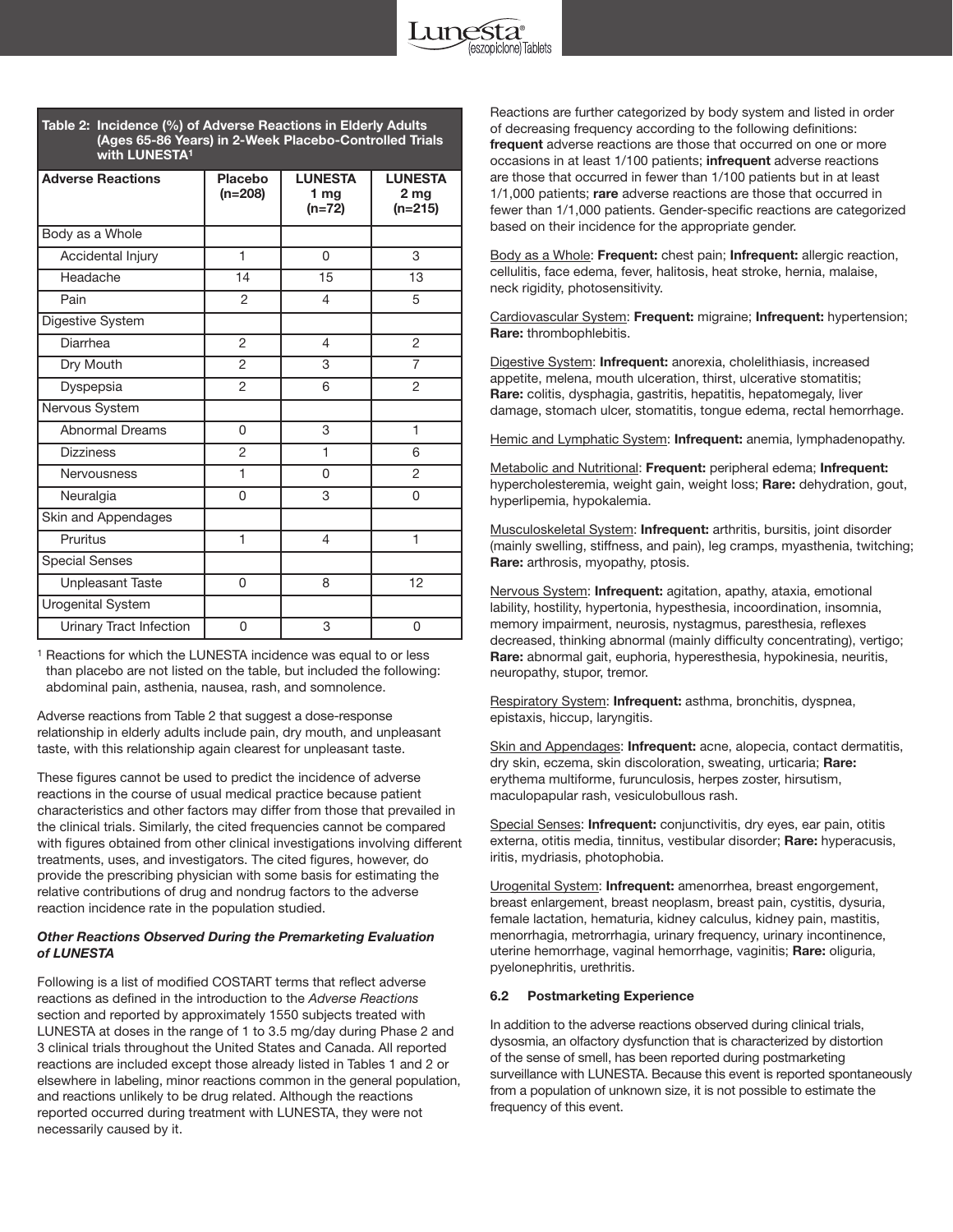#### **7 DRUG INTERACTIONS**

#### **7.1 CNS Active Drugs**

Ethanol: An additive effect on psychomotor performance was seen with coadministration of eszopiclone and ethanol [see Warnings and Precautions (5.1, 5.2)].

Olanzapine: Coadministration of eszopiclone and olanzapine produced a decrease in DSST scores. The interaction was pharmacodynamic; there was no alteration in the pharmacokinetics of either drug.

#### **7.2 Drugs that Inhibit or Induce CYP3A4**

#### *Drugs that Inhibit CYP3A4 (Ketoconazole)*

CYP3A4 is a major metabolic pathway for elimination of eszopiclone. The exposure of eszopiclone was increased by coadministration of ketoconazole, a potent inhibitor of CYP3A4. Other strong inhibitors of CYP3A4 (e.g., itraconazole, clarithromycin, nefazodone, troleandomycin, ritonavir, nelfinavir) would be expected to behave similarly. Dose reduction of LUNESTA is needed for patient co-administered LUNESTA with potent CYP3A4 inhibitors [see Dosage and Administration (2.3)].

#### *Drugs that Induce CYP3A4 (Rifampicin)*

Racemic zopiclone exposure was decreased 80% by concomitant use of rifampicin, a potent inducer of CYP3A4. A similar effect would be expected with eszopiclone. Combination use with CYP3A4 inducer may decrease the exposure and effects of LUNESTA.

#### **8 USE IN SPECIFIC POPULATIONS**

#### **8.1 Pregnancy**

#### Risk Summary

Available pharmacovigilance data with LUNESTA use in pregnant women are insufficient to identify a drug-associated risk of major birth defects, miscarriage, or adverse maternal or fetal outcomes. In animal reproduction studies conducted in pregnant rats and rabbits throughout organogenesis, there was no evidence of teratogenicity. Administration of eszopiclone to rats throughout pregnancy and lactation resulted in offspring toxicities at all doses tested; the lowest dose was approximately 200 times the maximum recommended human dose (MRHD) of 3 mg/day based on mg/m2 body surface area (See Data).

The estimated background risk of major birth defects and miscarriage for the indicated population is unknown. All pregnancies have a background risk of birth defect, loss, or other adverse outcomes. In the U.S. general population, the estimated background risk of major birth defects and miscarriage in clinically recognized pregnancies is 2 to 4% and 15 to 20%, respectively.

#### Data

#### Animal Data

Oral administration of eszopiclone to pregnant rats (62.5, 125, or 250 mg/kg/day) and rabbits (4, 8, or 16 mg/kg/day) throughout organogenesis showed no evidence of teratogenicity up to the highest doses tested. In rats, reduced fetal weight and increased incidences of skeletal variations and/or delayed ossification were observed at the mid and high doses. The no-observed-effect dose for adverse effects on embryofetal development is 200 times the MRHD of 3 mg/day on a mg/m<sup>2</sup> basis. No effects on embryofetal development were observed in rabbits; the highest dose tested is approximately 100 times the MRHD on a mg/m2 basis.

Oral administration of eszopiclone (60, 120, or 180 mg/kg/day) to pregnant rats throughout the pregnancy and lactation resulted in increased post-implantation loss, decreased postnatal pup weights and survival, and increased pup startle response at all doses. The lowest dose tested is approximately 200 times the MRHD on a mg/m2 basis. Eszopiclone had no effects on other developmental measures or reproductive function in the offspring.

#### **8.2 Lactation**

#### Risk Summary

There are no data on the presence of eszopiclone in either human or animal milk, the effects on the breastfed infant, or the effects on milk production. The developmental and health benefits of breastfeeding should be considered along with the mother's clinical need for LUNESTA and any potential adverse effects on the breastfed infant from LUNESTA or from the underlying maternal condition.

#### **8.4 Pediatric Use**

Safety and effectiveness of LUNESTA have not been established in pediatric patients. LUNESTA failed to demonstrate efficacy in controlled clinical studies of pediatric patients with Attention-Deficit/ Hyperactivity (ADHD) associated insomnia.

In a 12-week controlled study, 483 pediatric patients (aged 6-17 years) with insomnia associated with ADHD (with 65% of the patients using concomitant ADHD treatments) were treated with oral tablets of LUNESTA (1, 2 or 3 mg tablets, n=323), or placebo (n=160). LUNESTA did not significantly decrease latency to persistent sleep, compared to placebo, as measured by polysomnography after 12 weeks of treatment. Psychiatric and nervous system disorders comprised the most frequent treatment-emergent adverse reactions observed with LUNESTA versus placebo and included dysgeusia (9% vs. 1%), dizziness (6% vs. 2%), hallucinations (2% vs. 0%) and suicidal ideation (0.3% vs. 0%). Nine patients on LUNESTA (3%) discontinued treatment due to an adverse reaction compared to 3 patients on placebo (2%).

In studies in which eszopiclone (2 to 300 mg/kg/day) was orally administered to young rats from weaning through sexual maturity, neurobehavioral impairment (altered auditory startle response) and reproductive toxicity (adverse effects on male reproductive organ weights and histopathology) were observed at doses ≥5 mg/kg/day. Delayed sexual maturation was noted in males and females at ≥10 mg/kg/day. The no-effect dose (2 mg/kg) was associated with plasma exposures (AUC) for eszopiclone and metabolite (S)-desmethylzopiclone [(S)-DMZ] approximately 2 times plasma exposures in humans at the MRHD in adults (3 mg/day).

When eszopiclone (doses from 1 to 50 mg/kg/day) was orally administered to young dogs from weaning through sexual maturity, neurotoxicity (convulsions) was observed at doses ≥5 mg/kg/day. Hepatotoxicity (elevated liver enzymes and hepatocellular vacuolation and degeneration) and reproductive toxicity (adverse effects on male reproductive organ weights and histopathology) were noted at doses ≥10 mg/kg/day. The no-effect dose (1 mg/kg) was associated with plasma exposures (AUC) to eszopiclone and (S)-DMZ approximately 3 and 2 times, respectively, plasma exposures in humans at the MRHD in adults.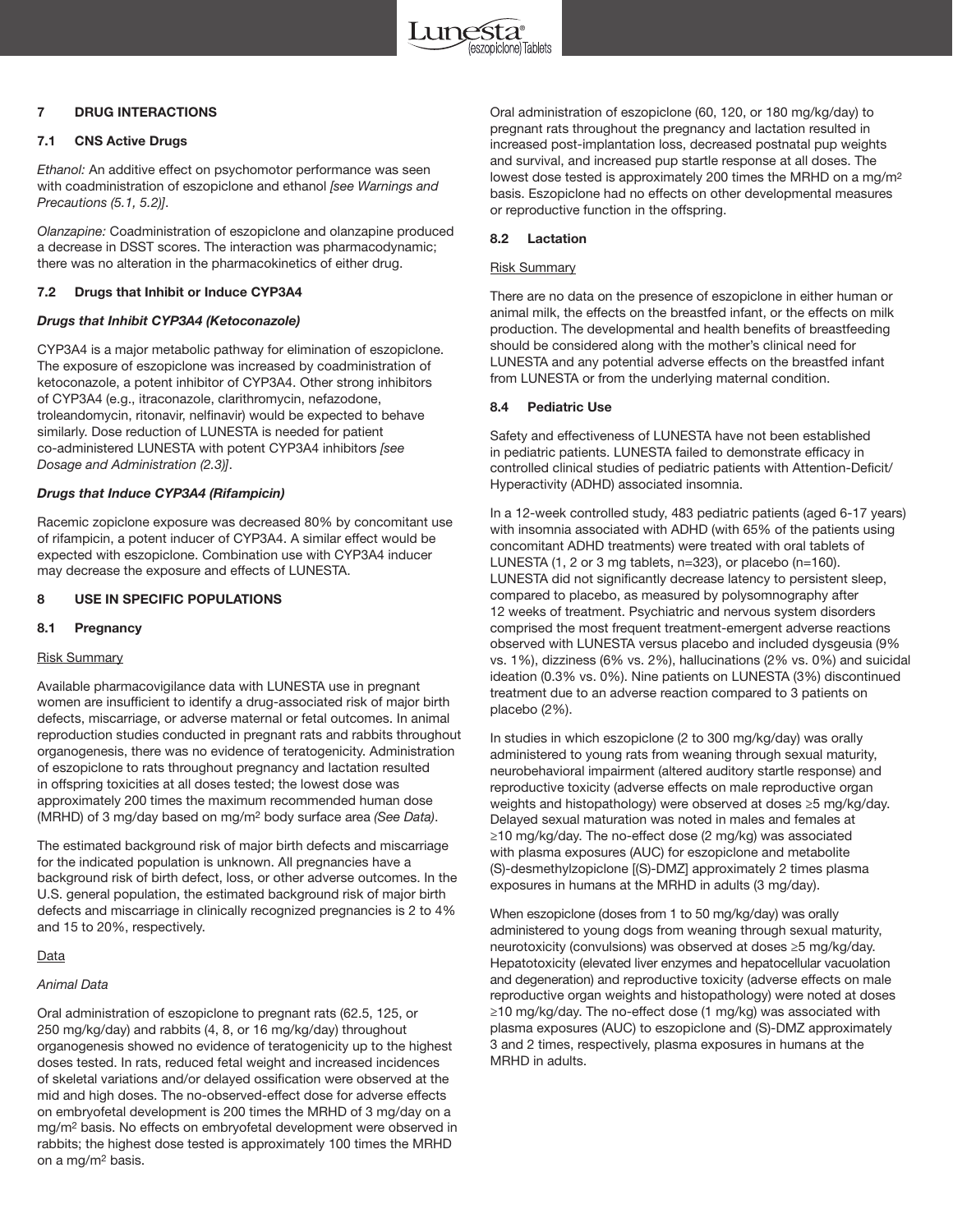#### **8.5 Geriatric Use**

A total of 287 subjects in double-blind, parallel-group, placebo-controlled clinical trials who received eszopiclone were 65 to 86 years of age. The overall pattern of adverse events for elderly subjects (median age = 71 years) in 2-week studies with nighttime dosing of 2 mg eszopiclone was not different from that seen in younger adults [see Adverse Reactions (6)]. LUNESTA 2 mg exhibited significant reduction in sleep latency and improvement in sleep maintenance in the elderly population. Compared with nonelderly adults, subjects 65 years and older had longer elimination and higher total exposure to eszopiclone. Therefore, dose reduction is recommended in elderly patients [see Dosage and Administration (2.2), Clinical Pharmacology (12.3)].

#### **8.6 Hepatic Impairment**

No dose adjustment is necessary for patients with mild-to-moderate hepatic impairment. Exposure was increased in severely impaired patients compared with healthy volunteers. The dose of LUNESTA should not exceed 2 mg in patients with severe hepatic impairment. LUNESTA should be used with caution in patients with hepatic impairment [see Dosage and Administration (2.3), Clinical Pharmacology (12.3)].

#### **9 DRUG ABUSE AND DEPENDENCE**

#### **9.1 Controlled Substance**

LUNESTA is a Schedule IV controlled substance under the Controlled Substances Act. Other substances under the same classification are benzodiazepines and the nonbenzodiazepine hypnotics zaleplon and zolpidem. While eszopiclone is a hypnotic agent with a chemical structure unrelated to benzodiazepines, it shares some of the pharmacologic properties of the benzodiazepines.

#### **9.2 Abuse**

Abuse and addiction are separate and distinct from physical dependence and tolerance. Abuse is characterized by misuse of the drug for nonmedical purposes, often in combination with other psychoactive substances. Physical dependence is a state of adaptation that is manifested by a specific withdrawal syndrome that can be produced by abrupt cessation, rapid dose reduction, decreasing blood level of the drug and/or administration of an antagonist. Tolerance is a state of adaptation in which exposure to a drug induces changes that result in a diminution of one or more of the drug's effects over time. Tolerance may occur to both the desired and undesired effects of drugs and may develop at different rates for different effects.

Addiction is a primary, chronic, neurobiological disease with genetic, psychosocial, and environmental factors influencing its development and manifestations. It is characterized by behaviors that include one or more of the following: impaired control over drug use, compulsive use, continued use despite harm, and craving. Drug addiction is a treatable disease, utilizing a multidisciplinary approach, but relapse is common.

In a study of abuse liability conducted in individuals with known histories of benzodiazepine abuse, eszopiclone at doses of 6 and 12 mg produced euphoric effects similar to those of diazepam 20 mg. In this study, at doses 2-fold or greater than the maximum recommended doses, a dose-related increase in reports of amnesia and hallucinations was observed for both LUNESTA and diazepam.

#### **9.3 Dependence**

The clinical trial experience with LUNESTA revealed no evidence of a serious withdrawal syndrome. Nevertheless, the following adverse events included in DSM-IV criteria for uncomplicated sedative/hypnotic withdrawal were reported during clinical trials following placebo substitution occurring within 48 hours following the last LUNESTA treatment: anxiety, abnormal dreams, nausea, and upset stomach. These reported adverse events occurred at an incidence of 2% or less. Use of benzodiazepines and similar agents may lead to physical and psychological dependence. The risk of abuse and dependence increases with the dose and duration of treatment and concomitant use of other psychoactive drugs. The risk is also greater for patients who have a history of alcohol or drug abuse or history of psychiatric disorders. These patients should be under careful surveillance when receiving LUNESTA or any other hypnotic.

#### **9.4 Tolerance**

Some loss of efficacy to the hypnotic effect of benzodiazepines and benzodiazepine-like agents may develop after repeated use of these drugs for a few weeks.

No development of tolerance to any parameter of sleep measurement was observed over six months. Tolerance to the efficacy of LUNESTA 3 mg was assessed by 4-week objective and 6-week subjective measurements of time to sleep onset and sleep maintenance for LUNESTA in a placebo-controlled 44-day study, and by subjective assessments of time to sleep onset and (WASO) in a placebo-controlled study for 6 months.

#### **10 OVERDOSAGE**

In clinical trials with eszopiclone, one case of overdose with up to 36 mg of eszopiclone was reported in which the subject fully recovered. Since commercial marketing began, spontaneous cases of eszopiclone overdoses up to 270 mg (90 times the maximum recommended dose of eszopiclone) have been reported, in which patients have recovered. Fatalities related to LUNESTA overdoses were reported only in combination with other CNS drugs or alcohol.

#### **10.1 Signs and Symptoms**

Signs and symptoms of overdose effects of CNS depressants can be expected to present as exaggerations of the pharmacological effects noted in preclinical testing. Impairment of consciousness ranging from somnolence to coma has been described. Rare individual instances of fatal outcomes following overdose with racemic zopiclone have been reported in European postmarketing reports, most often associated with overdose with other CNS-depressant agents. Methemoglobinemia in association with overdoses of racemic zopiclone has been reported.

#### **10.2 Recommended Treatment**

General symptomatic and supportive measures should be used along with immediate gastric lavage where appropriate. Intravenous fluids should be administered as needed. Flumazenil may be useful. As in all cases of drug overdose, respiration, pulse, blood pressure, and other appropriate signs should be monitored and general supportive measures employed. Hypotension and CNS depression should be monitored and treated by appropriate medical intervention. Consider monitoring methemoglobin in the setting of high-dose overdosage. The value of dialysis in the treatment of overdosage has not been determined.

As with the management of all overdosage, the possibility of multiple drug ingestion should be considered. The physician may wish to consider contacting a poison control center for up-to-date information on the management of hypnotic drug product overdosage.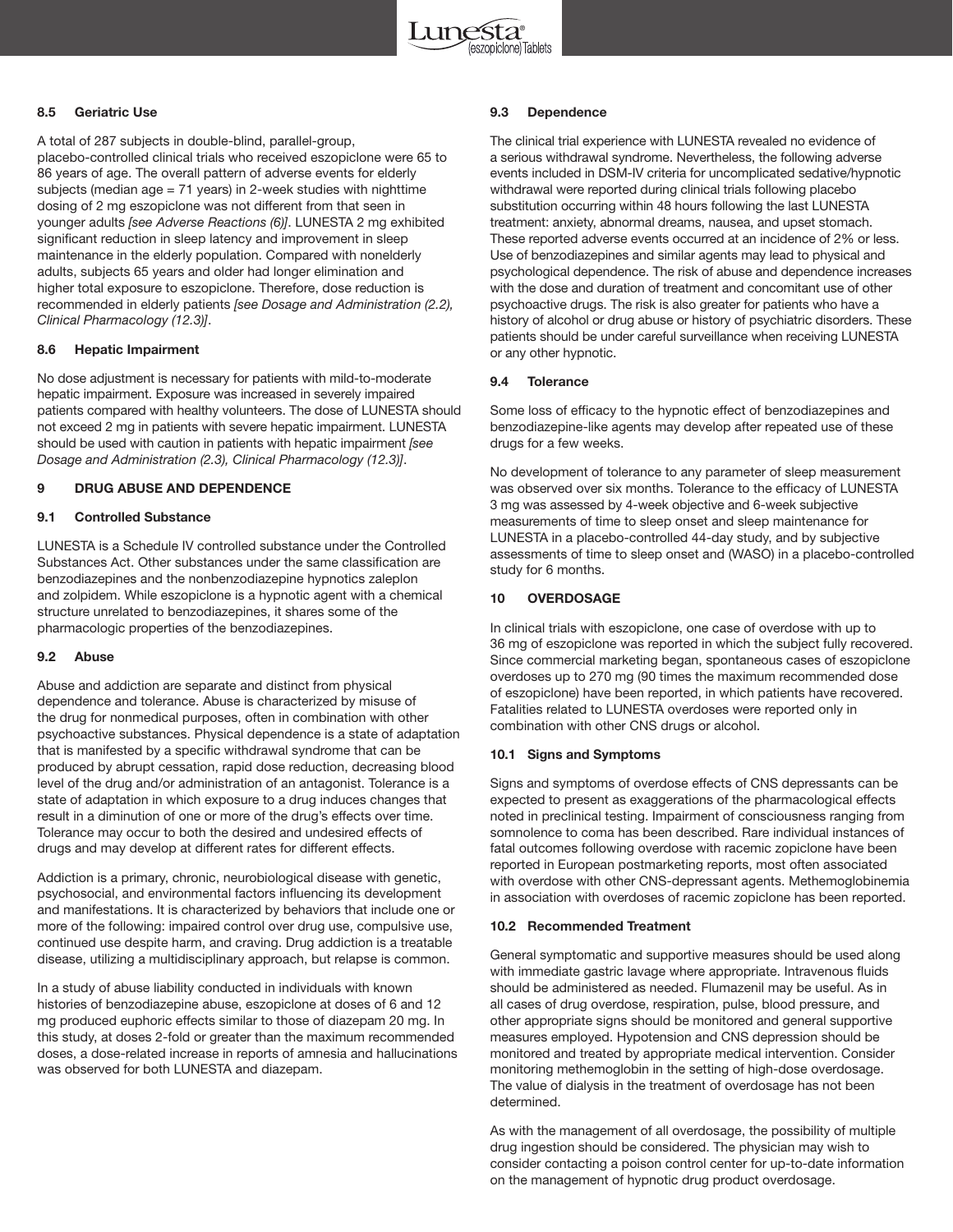#### **11 DESCRIPTION**

LUNESTA (eszopiclone) is a nonbenzodiazepine hypnotic agent that is a pyrrolopyrazine derivative of the cyclopyrrolone class. The chemical name of eszopiclone is (+)-(5S)-6-(5-chloropyridin-2-yl)-7-oxo-6,7-dihydro-5H-pyrrolo[3,4-b] pyrazin-5-yl 4-methylpiperazine-1-carboxylate. Its molecular weight is 388.81, and its empirical formula is  $C_{17}H_{17}CIN_6O_3$ . Eszopiclone has a single chiral center with an (S)-configuration. It has the following chemical structure:



Eszopiclone is a white to light-yellow crystalline solid. Eszopiclone is very slightly soluble in water, slightly soluble in ethanol, and soluble in phosphate buffer (pH 3.2).

Eszopiclone is formulated as film-coated tablets for oral administration. LUNESTA tablets contain 1 mg, 2 mg, or 3 mg eszopiclone and the following inactive ingredients: calcium phosphate, colloidal silicon dioxide, croscarmellose sodium, hypromellose, lactose, magnesium stearate, microcrystalline cellulose, polyethylene glycol, titanium dioxide, and triacetin. In addition, both the 1 mg and 3 mg tablets contain FD&C Blue #2.

#### **12 CLINICAL PHARMACOLOGY**

#### **12.1 Mechanism of Action**

The mechanism of action of eszopiclone as a hypnotic is unclear; however, its effect could be related to its interaction with GABA-receptor complexes at binding domains located close to or allosterically coupled to benzodiazepine receptors.

#### **12.3 Pharmacokinetics**

The pharmacokinetics of eszopiclone have been investigated in healthy subjects (adult and elderly) and in patients with hepatic disease or renal disease. In healthy subjects, the pharmacokinetic profile was examined after single doses of up to 7.5 mg and after once-daily administration of 1, 3, and 6 mg for 7 days. Eszopiclone is rapidly absorbed, with a time to peak concentration  $(t_{max})$  of approximately 1 hour and a terminal-phase elimination half-life  $(t_{1/2})$  of approximately 6 hours. In healthy adults, LUNESTA does not accumulate with once-daily administration, and its exposure is dose-proportional over the range of 1 to 6 mg.

#### *Absorption and Distribution*

Eszopiclone is rapidly absorbed following oral administration. Peak plasma concentrations are achieved within approximately 1 hour after oral administration. Eszopiclone is weakly bound to plasma protein (52-59%). The large free fraction suggests that eszopiclone disposition should not be affected by drug-drug interactions caused by protein binding. The blood-to-plasma ratio for eszopiclone is less than one, indicating no selective uptake by red blood cells.

#### *Metabolism*

Following oral administration, eszopiclone is extensively metabolized by oxidation and demethylation. The primary plasma metabolites are (S)-zopiclone-N-oxide and (S)-N-desmethyl zopiclone; the latter compound binds to GABA receptors with substantially lower potency than eszopiclone, and the former compound shows no significant binding to this receptor. In vitro studies have shown that CYP3A4 and CYP2E1 enzymes are involved in the metabolism of eszopiclone. Eszopiclone did not show any inhibitory potential on CYP450 1A2, 2A6, 2C9, 2C19, 2D6, 2E1, and 3A4 in cryopreserved human hepatocytes.

#### *Elimination*

After oral administration, eszopiclone is eliminated with a mean  $t_{1/2}$ of approximately 6 hours. Up to 75% of an oral dose of racemic zopiclone is excreted in the urine, primarily as metabolites. A similar excretion profile would be expected for eszopiclone, the S-isomer of racemic zopiclone. Less than 10% of the orally administered eszopiclone dose is excreted in the urine as parent drug.

#### *Effect of Food*

In healthy adults, administration of a 3 mg dose of eszopiclone after a high-fat meal resulted in no change in AUC, a reduction in mean  $C_{\text{max}}$  of 21%, and delayed  $t_{\text{max}}$  by approximately 1 hour. The half-life remained unchanged, approximately 6 hours. The effects of LUNESTA on sleep onset may be reduced if it is taken with or immediately after a high-fat/heavy meal.

#### *Specific Populations*

#### Age

Compared with nonelderly adults, subjects 65 years and older had an increase of 41% in total exposure (AUC) and a slightly prolonged elimination of eszopiclone ( $t_{1/2}$  approximately 9 hours).  $C_{\text{max}}$  was unchanged. Therefore, in elderly patients the dose should not exceed 2 mg.

#### **Gender**

The pharmacokinetics of eszopiclone in men and women are similar.

#### **Race**

In an analysis of data on all subjects participating in Phase 1 studies of eszopiclone, the pharmacokinetics for all races studied appeared similar.

#### Hepatic Impairment

Pharmacokinetics of a 2 mg eszopiclone dose were assessed in 16 healthy volunteers and in 8 subjects with mild, moderate, and severe liver disease. Exposure was increased 2-fold in severely impaired patients compared with the healthy volunteers.  $C_{\text{max}}$  and  $t_{\text{max}}$ were unchanged. No dose adjustment is necessary for patients with mild-to-moderate hepatic impairment. Dose reduction is recommended for patients with severe hepatic impairment. LUNESTA should be used with caution in patients with hepatic impairment [see Dosage and Administration (2.3)].

#### Renal Impairment

The pharmacokinetics of eszopiclone were studied in 24 patients with mild, moderate, or severe renal impairment. AUC and C<sub>max</sub> were similar in the patients compared with demographically matched healthy control subjects. No dose adjustment is necessary in patients with renal impairment, since less than 10% of the orally administered eszopiclone dose is excreted in the urine as parent drug.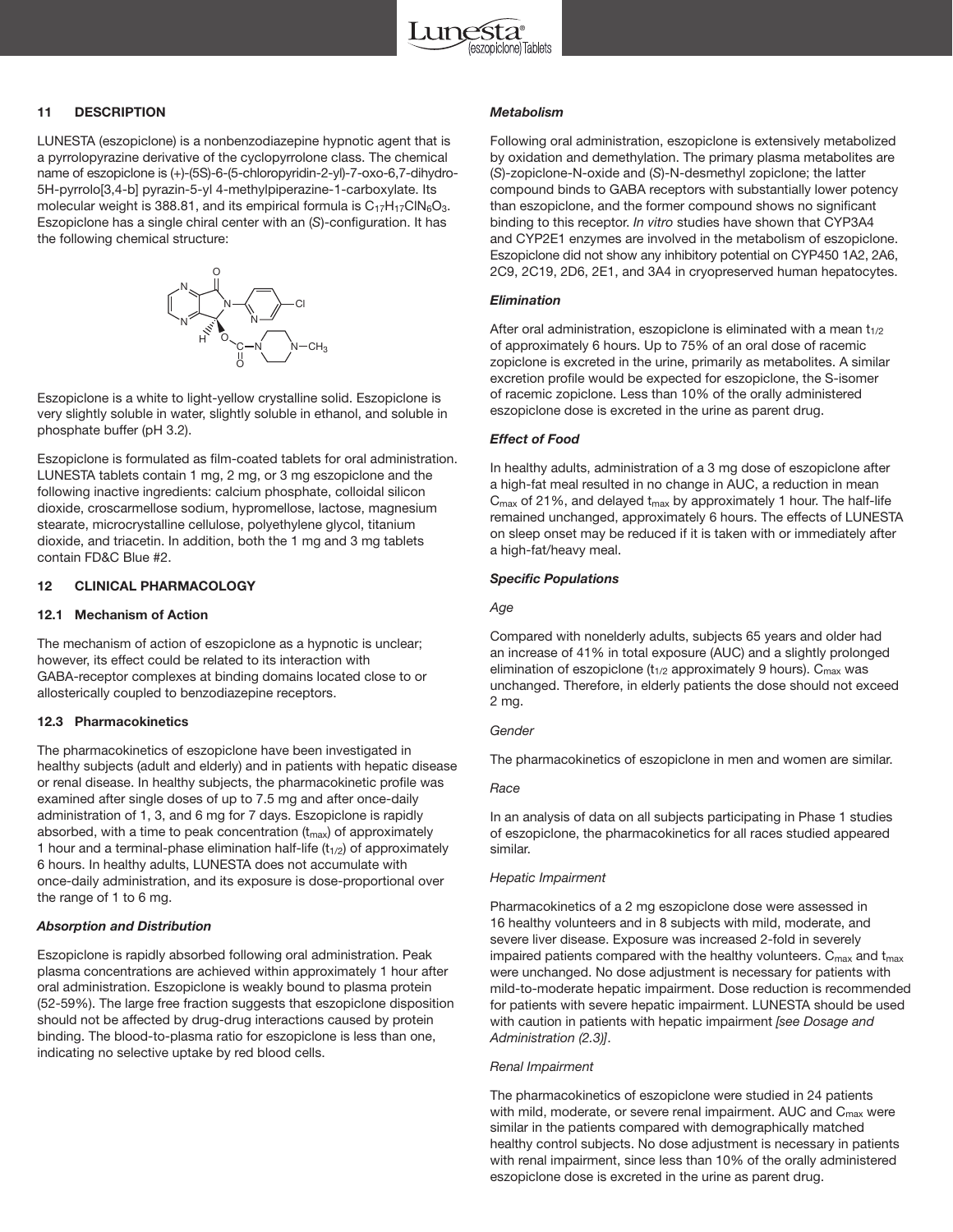

#### *Drug Interactions*

Eszopiclone is metabolized by CYP3A4 and CYP2E1 via demethylation and oxidation. There were no pharmacokinetic or pharmacodynamic interactions between eszopiclone and paroxetine. When eszopiclone was coadministered with olanzapine, no pharmacokinetic interaction was detected in levels of eszopiclone or olanzapine, but a pharmacodynamic interaction was seen on a measure of psychomotor function. Eszopiclone and lorazepam decreased each other's Cmax by 22%. Coadministration of eszopiclone 3 mg to subjects receiving ketoconazole, a potent inhibitor of CYP3A4, 400 mg daily for 5 days, resulted in a 2.2-fold increase in exposure to eszopiclone.  $C_{\text{max}}$  and  $t_{1/2}$  were increased 1.4-fold and 1.3-fold, respectively. LUNESTA would not be expected to alter the clearance of drugs metabolized by common CYP450 enzymes [see Warnings and Precautions (5.7), Dosage and Administration (2.3)].

Paroxetine: Coadministration of single dose of eszopiclone and paroxetine produced no pharmacokinetic or pharmacodynamic interaction. The lack of a drug interaction following single-dose administration does not predict the complete absence of a pharmacodynamic effect following chronic administration.

Lorazepam: Coadministration of single doses of eszopiclone and lorazepam did not have clinically relevant effects on the pharmacodynamics or pharmacokinetics of either drug. The lack of a drug interaction following single-dose administration does not predict the complete absence of a pharmacodynamic effect following chronic administration.

#### *Drugs with a Narrow Therapeutic Index*

Digoxin: A single dose of eszopiclone 3 mg did not affect the pharmacokinetics of digoxin measured at steady state following dosing of 0.5 mg twice daily for one day and 0.25 mg daily for the next 6 days.

Warfarin: Eszopiclone 3 mg administered daily for 5 days did not affect the pharmacokinetics of  $(R)$ - or  $(S)$ -warfarin, nor were there any changes in the pharmacodynamic profile (prothrombin time) following a single 25 mg oral dose of warfarin.

#### *Drugs Highly Bound to Plasma Protein*

Eszopiclone is not highly bound to plasma proteins (52-59% bound); therefore, the disposition of eszopiclone is not expected to be sensitive to alterations in protein binding. Administration of eszopiclone 3 mg to a patient taking another drug that is highly protein-bound would not be expected to cause an alteration in the free concentration of either drug.

#### **13 NONCLINICAL TOXICOLOGY**

#### **13.1 Carcinogenesis, Mutagenesis, Impairment of Fertility**

#### *Carcinogenesis*

In a carcinogenicity study in rats, oral administration of eszopiclone for 97 (males) or 104 (females) weeks resulted in no increases in tumors; plasma levels (AUC) of eszopiclone at the highest dose tested (16 mg/kg/day) are approximately 80 (females) and 20 (males) times those in humans at the MRHD of 3 mg/day. However, in a 2-year carcinogenicity study in rats, oral administration of racemic zopiclone (1, 10, or 100 mg/kg/day) resulted in increases in mammary gland adenocarcinomas (females) and thyroid gland follicular cell adenomas and carcinomas (males) at the highest dose tested. Plasma levels of eszopiclone at this dose are approximately 150 (females) and 70 (males) times those in humans at the MRHD of eszopiclone.

The mechanism for the increase in mammary adenocarcinomas is unknown. The increase in thyroid tumors is thought to be due to increased levels of TSH secondary to increased metabolism of circulating thyroid hormones, a mechanism not considered relevant to humans.

In a 2-year carcinogenicity study in mice, oral administration of racemic zopiclone (1, 10, or 100 mg/kg/day) produced increases in pulmonary carcinomas and carcinomas plus adenomas (females) and skin fibromas and sarcomas (males) at the highest dose tested. The skin tumors were due to skin lesions induced by aggressive behavior, a mechanism not relevant to humans. A carcinogenicity study of eszopiclone was conducted in mice at oral doses up to 100 mg/kg/day. Although this study did not reach a maximum tolerated dose, and was thus inadequate for overall assessment of carcinogenic potential, no increases in either pulmonary or skin tumors were seen at doses producing plasma levels of eszopiclone approximately 90 times those in humans at the MRHD of eszopiclone (and 12 times the exposure in the racemate study).

Eszopiclone did not increase tumors in a p53 transgenic mouse bioassay at oral doses up to 300 mg/kg/day.

#### *Mutagenesis*

Eszopiclone was clastogenic in in vitro (mouse lymphoma and chromosomal aberration) assays in mammalian cells. Eszopiclone was negative in the in vitro bacterial gene mutation (Ames) assay and in an in vivo micronucleus assay.

(S)-N-desmethyl zopiclone, a metabolite of eszopiclone, was positive in in vitro chromosomal aberration assays in mammalian cells. (S)-N-desmethyl zopiclone was negative in the in vitro bacterial gene mutation (Ames) assay and in an in vivo chromosomal aberration and micronucleus assay.

#### *Impairment of Fertility*

Oral administration of eszopiclone to rats prior to and during mating, and continuing in females to day 7 of gestation (doses up to 45 mg/kg/day to males and females or up to 180 mg/kg/day to females only) resulted in decreased fertility, with no pregnancy at the highest dose tested when both males and females were treated. In females, there was an increase in abnormal estrus cycles at the highest dose tested. In males, decreases in sperm number and motility and increases in morphologically abnormal sperm were observed at the mid and high doses. The no-effect dose for adverse effects on fertility (5 mg/kg/day) is 16 times the MRHD on a mg/m2 basis.

#### **14 CLINICAL STUDIES**

The effect of LUNESTA on reducing sleep latency and improving sleep maintenance was established in studies with 2100 subjects (ages 18-86) with chronic and transient insomnia in six placebo-controlled trials of up to 6 months' duration. Two of these trials were in elderly patients (n=523). Overall, at the recommended adult dose (2-3 mg) and elderly dose (1-2 mg), LUNESTA significantly decreased sleep latency and improved measures of sleep maintenance (objectively measured as wake time after sleep onset WASO and subjectively measured as total sleep time).

#### **14.1 Transient Insomnia**

Healthy adults were evaluated in a model of transient insomnia (n=436) in a sleep laboratory in a double-blind, parallel-group, single-night trial comparing two doses of eszopiclone and placebo. LUNESTA 3 mg was superior to placebo on measures of sleep latency and sleep maintenance, including polysomnographic (PSG) parameters of latency to persistent sleep (LPS) and WASO.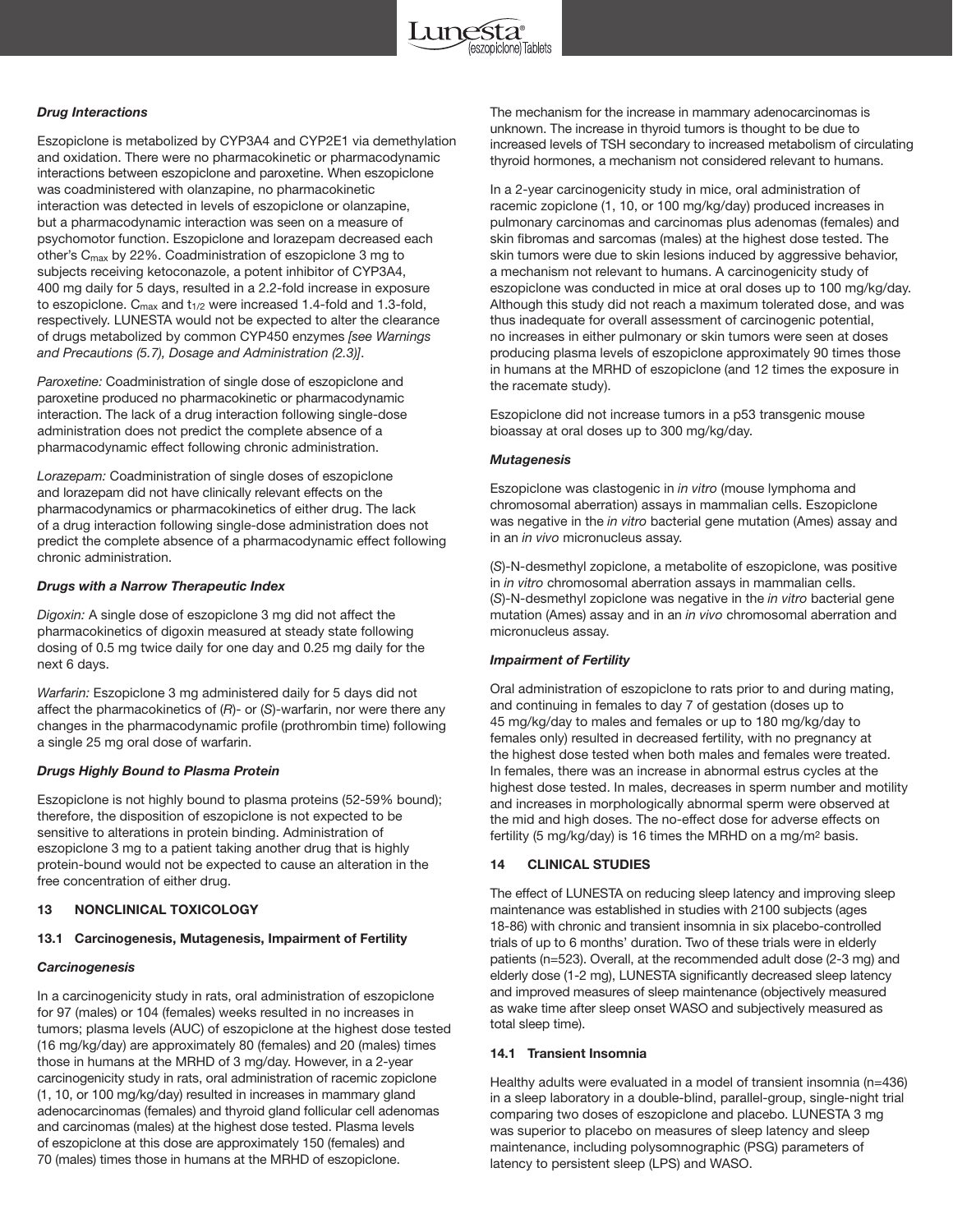

#### **14.2 Chronic Insomnia (Adults and Elderly)**

The effectiveness of LUNESTA was established in five controlled studies in chronic insomnia. Three controlled studies were in adult subjects, and two controlled studies were in elderly subjects with chronic insomnia.

#### *Adults*

In the first study, adults with chronic insomnia (n=308) were evaluated in a double-blind, parallel-group trial of 6 weeks' duration comparing LUNESTA 2 mg and 3 mg with placebo. Objective endpoints were measured for 4 weeks. Both 2 mg and 3 mg were superior to placebo on LPS at 4 weeks. The 3 mg dose was superior to placebo on WASO.

In the second study, adults with chronic insomnia (n=788) were evaluated using subjective measures in a double-blind, parallel-group trial comparing the safety and efficacy of LUNESTA 3 mg with placebo administered nightly for 6 months. LUNESTA was superior to placebo on subjective measures of sleep latency, total sleep time, and WASO.

In addition, a 6-period crossover PSG study evaluating eszopiclone doses of 1 to 3 mg, each given over a 2-day period, demonstrated effectiveness of all doses on LPS, and of 3 mg on WASO. In this trial, the response was dose related.

#### *Elderly*

Elderly subjects (ages 65-86 years) with chronic insomnia were evaluated in two double-blind, parallel-group trials of 2 weeks duration. One study (n=231) compared the effects of LUNESTA with placebo on subjective outcome measures, and the other (n=292) on objective and subjective outcome measures. The first study compared 1 mg and 2 mg of LUNESTA with placebo, while the second study compared 2 mg of LUNESTA with placebo. All doses were superior to placebo on measures of sleep latency. In both studies, 2 mg of LUNESTA was superior to placebo on measures of sleep maintenance.

#### **14.3 Studies Pertinent to Safety Concerns for Sedative Hypnotic Drugs**

#### *Next-Day Residual Effects*

In a double-blind study of 91 healthy adults age 25- to 40 years, the effects of LUNESTA 3 mg on psychomotor function were assessed between 7.5 and 11.5 hours the morning after dosing. Measures included tests of psychomotor coordination that are correlated with ability to maintain a motor vehicle in the driving lane, tests of working memory, and subjective perception of sedation and coordination. Compared with placebo, LUNESTA 3 mg was associated with nextmorning psychomotor and memory impairment that was most severe at 7.5 hours, but still present and potentially clinically meaningful at 11.5 hours. Subjective perception of sedation and coordination from LUNESTA 3 mg was not consistently different from placebo, even though subjects were objectively impaired.

In a 6-month double-blind, placebo-controlled trial of nightly administered LUNESTA 3 mg, memory impairment was reported by 1.3% (8/593) of subjects treated with LUNESTA 3 mg compared to 0% (0/195) of subjects treated with placebo. In a 6-week adult study of nightly administered LUNESTA confusion was reported by 3.0% of patients treated with LUNESTA 3 mg, compared to 0% of subjects treated with placebo. In the same study, memory impairment was reported by 1% of patients treated with either 2 mg or 3 mg LUNESTA, compared to 0% treated with placebo.

In a 2-week study of 264 elderly insomniacs, 1.5% of patients treated with LUNESTA 2 mg reported memory impairment compared to 0% treated with placebo. In another 2-week study of 231 elderly insomniacs, 2.5% of patients treated with LUNESTA 2 mg reported confusion compared to 0% treated with placebo.

#### *Withdrawal-Emergent Anxiety and Insomnia*

During nightly use for an extended period, pharmacodynamic tolerance or adaptation has been observed with other hypnotics. If a drug has a short elimination half-life, it is possible that a relative deficiency of the drug or its active metabolites (i.e., in relationship to the receptor site) may occur at some point in the interval between each night's use. This is believed to be responsible for two clinical findings reported to occur after several weeks of nightly use of other rapidly eliminated hypnotics: increased wakefulness during the last quarter of the night and the appearance of increased signs of daytime anxiety.

In a 6-month double-blind, placebo-controlled study of nightly administration of LUNESTA 3 mg, rates of anxiety reported as an adverse event were 2.1% in the placebo arm and 3.7% in the LUNESTA arm. In a 6-week adult study of nightly administration, anxiety was reported as an adverse event in 0%, 2.9%, and 1.0% of the placebo, 2 mg, and 3 mg treatment arms, respectively. In this study, single-blind placebo was administered on nights 45 and 46, the first and second days of withdrawal from study drug. New adverse events were recorded during the withdrawal period, beginning with day 45, up to 14 days after discontinuation. During this withdrawal period, 105 subjects previously taking nightly LUNESTA 3 mg for 44 nights spontaneously reported anxiety (1%), abnormal dreams (1.9%), hyperesthesia (1%), and neurosis (1%), while none of 99 subjects previously taking placebo reported any of these adverse events during the withdrawal period.

Rebound insomnia, defined as a dose-dependent temporary worsening in sleep parameters (latency, sleep efficiency, and number of awakenings) compared with baseline following discontinuation of treatment, is observed with short- and intermediate-acting hypnotics. Rebound insomnia following discontinuation of LUNESTA relative to placebo and baseline was examined objectively in a 6-week adult study on the first 2 nights of discontinuation (nights 45 and 46) following 44 nights of active treatment with 2 mg or 3 mg. In the LUNESTA 2 mg group, compared with baseline, there was a significant increase in WASO and a decrease in sleep efficiency, both occurring only on the first night after discontinuation of treatment. No changes from baseline were noted in the LUNESTA 3 mg group on the first night after discontinuation, and there was a significant improvement in LPS and sleep efficiency compared with baseline following the second night of discontinuation. Comparisons of changes from baseline between LUNESTA and placebo were also performed. On the first night after discontinuation of LUNESTA 2 mg, LPS and WASO were significantly increased and sleep efficiency was reduced; there were no significant differences on the second night. On the first night following discontinuation of LUNESTA 3 mg, sleep efficiency was significantly reduced. No other differences from placebo were noted in any other sleep parameter on either the first or second night following discontinuation. For both doses, the discontinuation-emergent effect was mild, had the characteristics of the return of the symptoms of chronic insomnia, and appeared to resolve by the second night after LUNESTA discontinuation.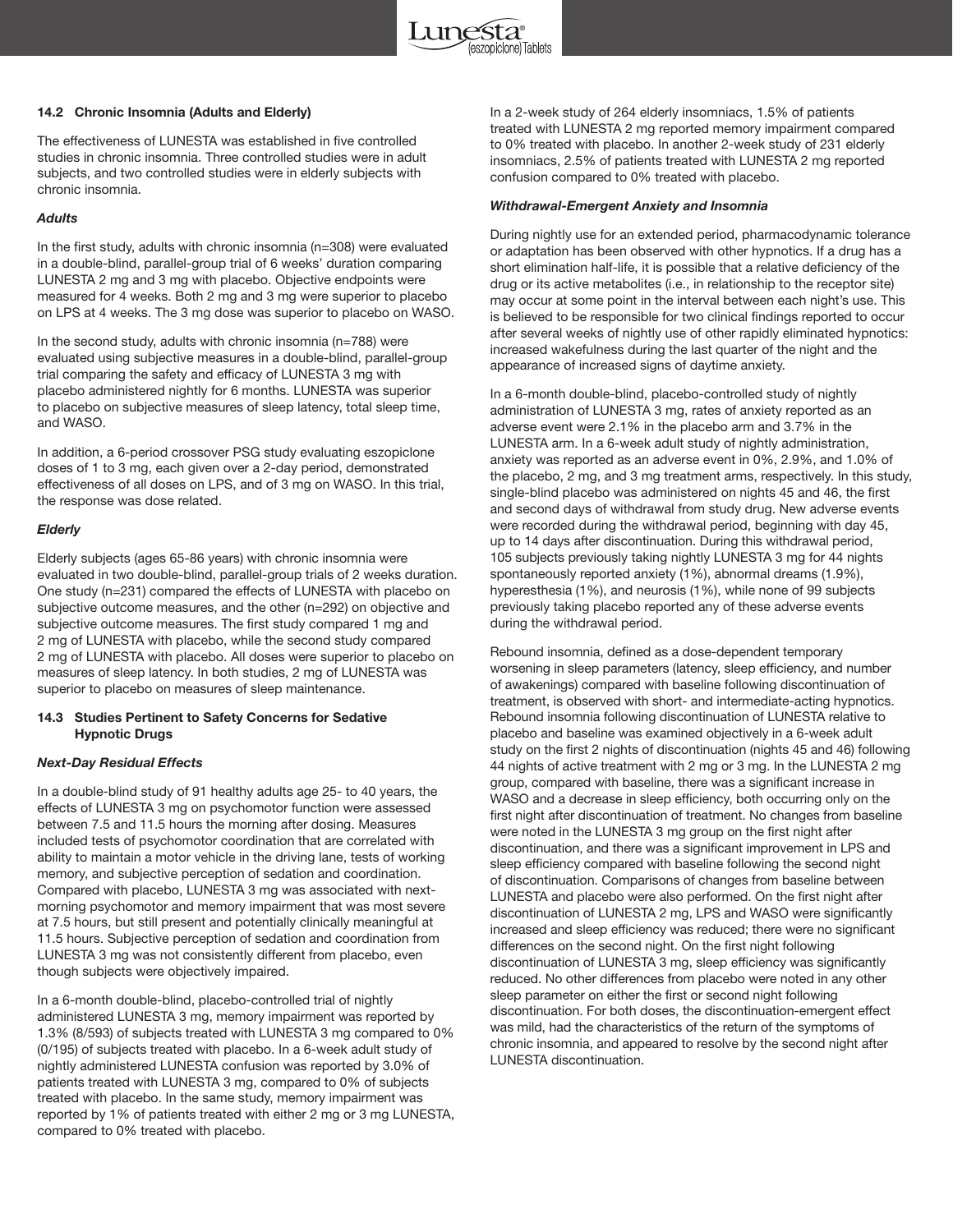

#### **16 HOW SUPPLIED/STORAGE AND HANDLING**

LUNESTA 3 mg tablets are round, dark blue, film-coated, and identified with debossed markings of S193 on one side, and are supplied as:

NDC 63402-193-10 bottle of 100 tablets NDC 63402-193-03 bottle of 30 tablets

LUNESTA 2 mg tablets are round, white, film-coated, and identified with debossed markings of S191 on one side, and are supplied as:

NDC 63402-191-10 bottle of 100 tablets NDC 63402-191-03 bottle of 30 tablets

LUNESTA 1 mg tablets are round, light blue, film-coated, and identified with debossed markings of S190 on one side, and are supplied as:

NDC 63402-190-30 bottle of 30 tablets

Store at 25°C (77°F); excursions permitted to 15°C to 30°C (59°F to 86°F) [see USP Controlled Room Temperature].

#### **17 PATIENT COUNSELING INFORMATION**

See FDA-approved patient labeling (Medication Guide).

Inform patients and their families about the benefits and risks of treatment with LUNESTA. Inform patients of the availability of a Medication Guide and instruct them to read the Medication Guide prior to initiating treatment with LUNESTA and with each prescription refill. Review the LUNESTA Medication Guide with every patient prior to initiation of treatment. Instruct patients or caregivers that LUNESTA should be taken only as prescribed.

#### *Complex Sleep Behaviors*

Instruct patients and their families that LUNESTA may cause complex sleep behaviors, including sleep-walking, sleep-driving, preparing and eating food, making phone calls, or having sex while not being fully awake. Serious injuries and death have occurred during complex sleep behavior episodes. Tell patients to discontinue LUNESTA and notify their healthcare provider immediately if they develop any of these symptoms [see Boxed Warning, Warnings and Precautions (5.1)].

#### *CNS Depressant Effects and Next-Day Impairment*

Tell patients that LUNESTA can cause next-day impairment even when used as prescribed, and that this risk is increased if dosing instructions are not carefully followed. Caution patients taking the 3 mg dose against driving and other activities requiring complete mental alertness the day after use. Inform patients that impairment can be present despite feeling fully awake. Advise patients that increased drowsiness and decreased consciousness may increase the risk of falls in some patients [see Warnings and Precautions (5.2)].

#### *Severe Anaphylactic and Anaphylactoid Reactions*

Inform patients that severe anaphylactic and anaphylactoid reactions have occurred with eszopiclone. Describe the signs/symptoms of these reactions and advise patients to seek medical attention immediately if any of them occur [see Warnings and Precautions (5.4)].

#### *Suicide*

Tell patients to immediately report any suicidal thoughts.

#### *Alcohol and Other Drugs*

Ask patients about alcohol consumption, medicines they are taking, and drugs they may be taking without a prescription. Advise patients not to use LUNESTA if they drank alcohol that evening or before bed.

#### *Tolerance, Abuse, and Dependence*

Tell patients not to increase the dose of LUNESTA on their own, and to inform you if they believe the drug "does not work."

#### *Administration Instructions*

Patients should be counseled to take LUNESTA right before they get into bed and only when they are able to stay in bed a full night (7–8 hours) before being active again. LUNESTA tablets should not be taken with or immediately after a meal. Advise patients NOT to take LUNESTA if they drank alcohol that evening.

# 袋sunovion

Manufactured for: **Sunovion Pharmaceuticals Inc.** Marlborough, MA 01752 USA

© 2019 Sunovion Pharmaceuticals Inc. All rights reserved.

LUNESTA is a registered trademark of Sunovion Pharmaceuticals Inc.

# **MEDICATION GUIDE**

# **LUNESTA® (lu¯ '-nes''-ta˘ ) Tablets, Coated C-IV (eszopiclone)**

Read the Medication Guide that comes with LUNESTA before you start taking it and each time you get a refill. There may be new information. This Medication Guide does not take the place of talking to your doctor about your medical condition or treatment.

**What is the most important information I should know about LUNESTA?**

- **Do not take more LUNESTA than prescribed.**
- **Do not take LUNESTA unless you are able to stay in bed a full night (7 to 8 hours) before you must be active again.**
- **Take LUNESTA right before you get in bed, not sooner.**

#### **LUNESTA may cause serious side effects, including:**

**Complex sleep behaviors that have caused serious injury and death.** After taking LUNESTA, you may get up out of bed while not being fully awake and do an activity that you do not know you are doing (complex sleep behaviors). The next morning, you may not remember that you did anything during the night. These activities may occur with LUNESTA whether or not you drink alcohol or take other medicines that make you sleepy.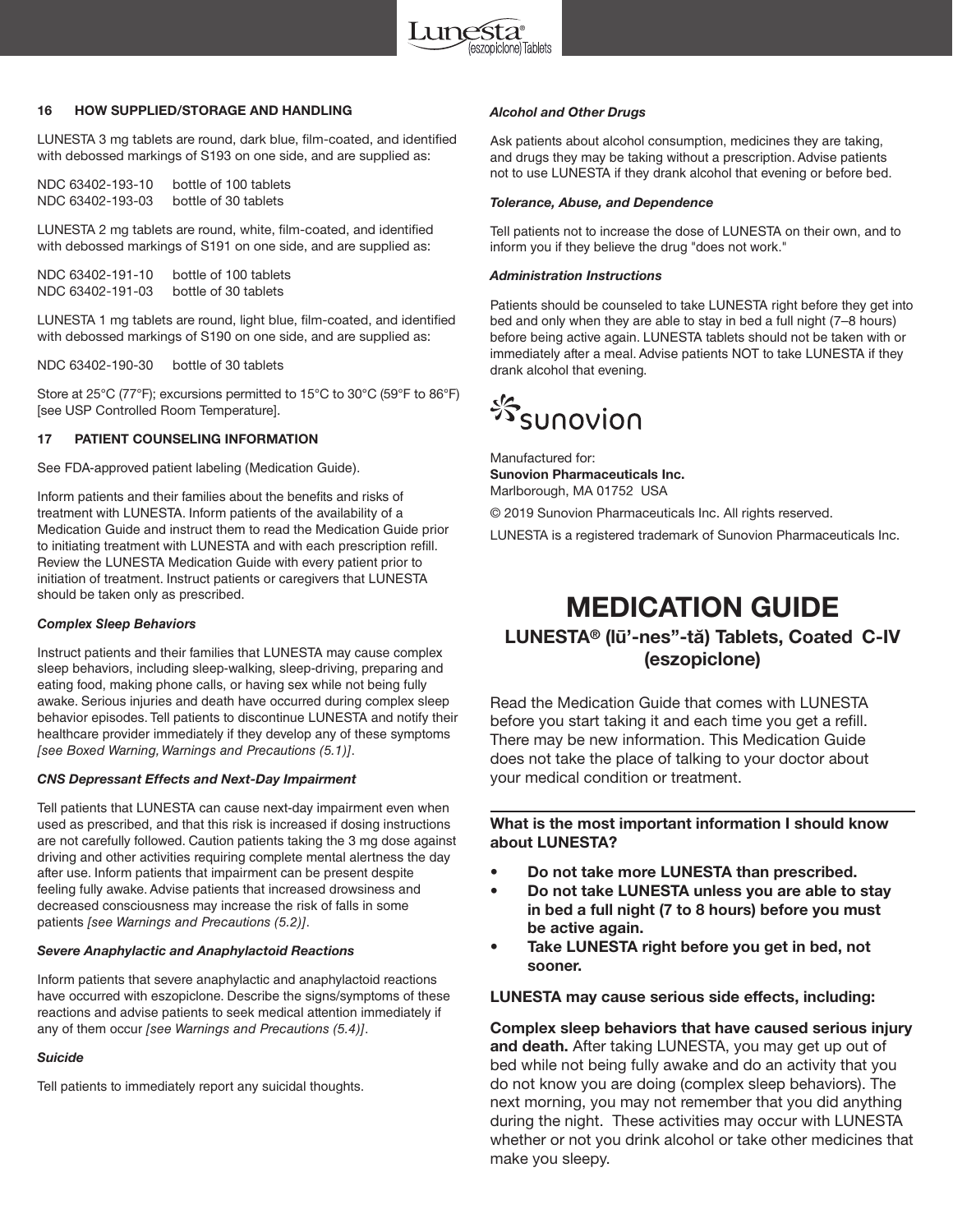

# **Reported activities and behaviors include:**

- doing activities when you are asleep like:
	- o making and eating food
	- o talking on the phone
	- o having sex
	- o driving a car ("sleep-driving")
	- o sleep walking

**Stop taking LUNESTA and call your healthcare provider right away if you find out that you have done any of the above activities after taking LUNESTA.**

**The morning after you take LUNESTA your ability to drive safely and think clearly may be decreased. You also may experience sleepiness during the day.** 

# **Do not take LUNESTA if you:**

- have ever experienced a complex sleep behavior (such as driving a car, making and eating food, talking on the phone or having sex while not fully awake) after taking LUNESTA
- drank alcohol that evening or before bed
- take other medicines that can make you sleepy. Talk to your doctor about all of your medicines. Your doctor will tell you if you can take LUNESTA with your other medicines.
- cannot get a full night's sleep

# **WHAT IS LUNESTA?**

LUNESTA is a sedative-hypnotic (sleep) medicine. LUNESTA is used in adults for the treatment of a sleep problem called insomnia. Symptoms of insomnia include:

- trouble falling asleep
- waking up often during the night

LUNESTA is not for children.

LUNESTA is a federally controlled substance (C-IV) because it can be abused or lead to dependence. Keep LUNESTA in a safe place to prevent misuse and abuse. Selling or giving away LUNESTA may harm others, and is against the law. Tell your doctor if you have ever abused or been dependent on alcohol, prescription medicines or street drugs.

# **Who should not take LUNESTA?**

- Do not take LUNESTA if you have ever had a complex sleep behavior happen after taking LUNESTA.
- Do not take LUNESTA if you are allergic to anything in it. See the end of this Medication Guide for a complete list of ingredients in LUNESTA.

# **LUNESTA may not be right for you. Before starting LUNESTA, tell your doctor about all of your health conditions, including if you:**

- have a history of depression, mental illness, or suicidal thoughts
- have a history of drug or alcohol abuse or addiction
- have liver disease
- are pregnant, planning to become pregnant, or breastfeeding

Tell your doctor about all of the medicines you take including prescription and nonprescription medicines, vitamins and herbal supplements. Medicines can interact with each other, sometimes causing serious side effects. **Do not take LUNESTA with other medicines that can make you sleepy.**

Know the medicines you take. Keep a list of your medicines with you to show your doctor and pharmacist each time you get a new medicine.

# **How should I take LUNESTA?**

- Take LUNESTA exactly as prescribed. Do not take more LUNESTA than prescribed for you.
- **Take LUNESTA right before you get into bed.**
- Do not take LUNESTA with or right after a meal.
- **Do not take LUNESTA unless you are able to get a full night's sleep before you must be active again.**
- **Call your doctor if your insomnia worsens or is not better within 7 to 10 days.** This may mean that there is another condition causing your sleep problems.
- If you take too much LUNESTA or overdose, call your doctor or poison control center right away, or get emergency treatment.

# **What are the possible side effects of LUNESTA?**

**Possible serious side effects of LUNESTA include:**

- **getting out of bed while not being fully awake and doing an activity that you do not know you are doing.** (See "What is the most important information I should know about LUNESTA?")
- **abnormal thoughts and behavior.** Symptoms include more outgoing or aggressive behavior than normal, confusion, agitation, acting strangely, hallucinations, worsening of depression, and suicidal thoughts or actions.
- **memory loss**
- **anxiety**
- severe allergic reactions. Symptoms include swelling of the tongue or throat, trouble breathing, and nausea and vomiting. Get emergency medical help if you get these symptoms after taking LUNESTA.

**Call your doctor right away if you have any of the above side effects or any other side effects that worry you while using LUNESTA.**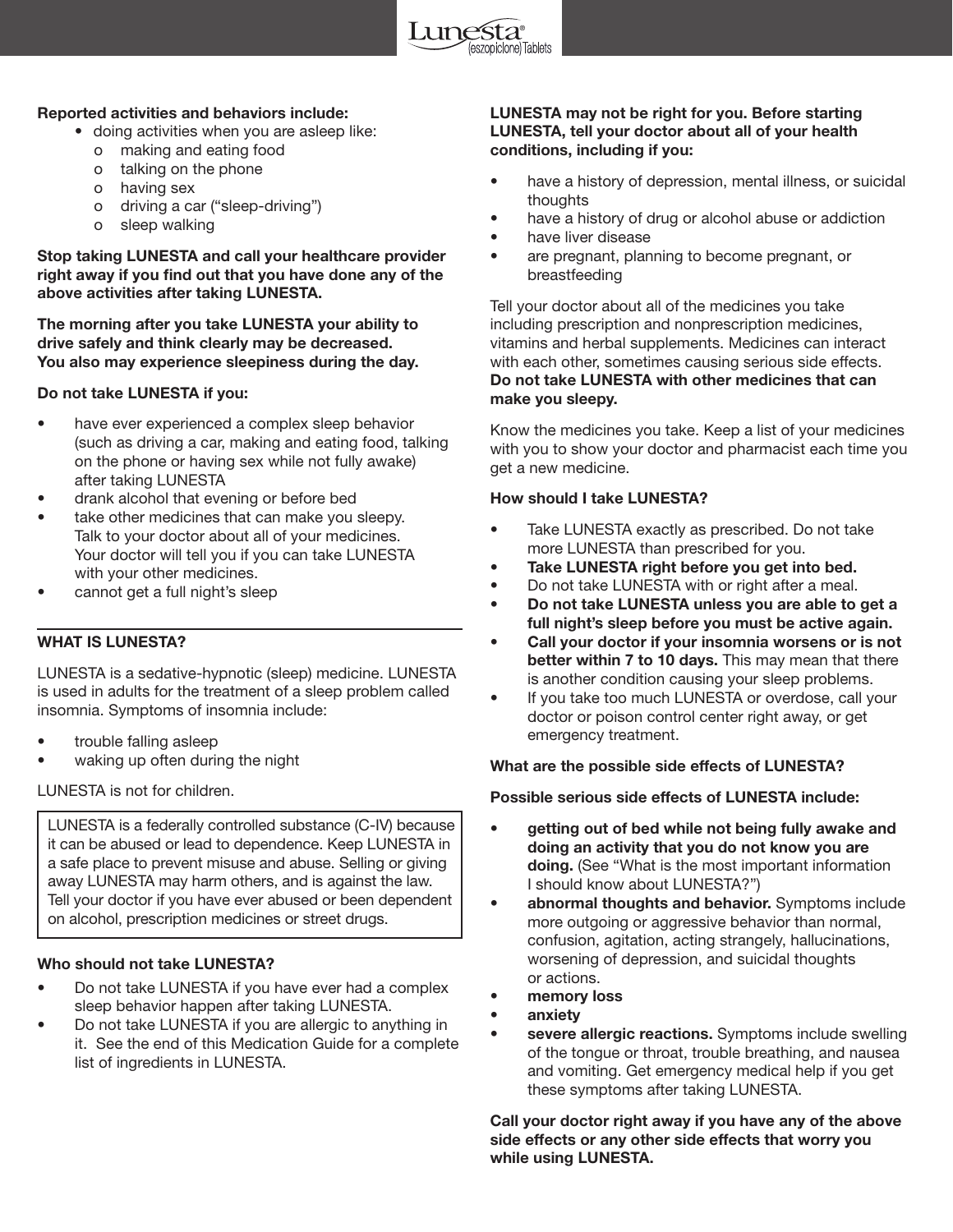

# **The most common side effects of LUNESTA are:**

- unpleasant taste in mouth, dry mouth
- drowsiness
- dizziness
- headache
- symptoms of the common cold
- You may still feel drowsy the next day after taking LUNESTA. **Do not drive or do other dangerous activities after taking LUNESTA until you feel fully awake.**

These are not all the side effects of LUNESTA. Ask your doctor or pharmacist for more information. Call your doctor for medical advice about side effects. You may report side effects to FDA at 1-800-FDA-1088.

# **How should I store LUNESTA?**

- Store LUNESTA at room temperature, between 59°F to 86°F (15°C to 30°C).
- Do not use LUNESTA after the expiration date.
- **Keep LUNESTA and all medicines out of reach of children.**

# **General Information about LUNESTA**

- Medicines are sometimes prescribed for purposes other than those listed in a Medication Guide.
- Do not use LUNESTA for a condition for which it was not prescribed.
- Do not share LUNESTA with other people, even if you think they have the same symptoms that you have. It may harm them and is against the law.

This Medication Guide summarizes the most important information about LUNESTA. If you would like more information, talk with your doctor. You can ask your doctor or pharmacist for information about LUNESTA that is written for healthcare professionals.

- For customer service, call 1-888-394-7377.
- To report side effects, call 1-877-737-7226.
- For medical information, call 1-800-739-0565.

## **What are the ingredients in LUNESTA? Active Ingredient:** eszopiclone

**Inactive Ingredients:** calcium phosphate, colloidal silicon dioxide, croscarmellose sodium, hypromellose, lactose, magnesium stearate, microcrystalline cellulose, polyethylene glycol, titanium dioxide, and triacetin. In addition, both the 1 mg and 3 mg tablets contain FD&C Blue #2.

This Medication Guide has been approved by the U.S. Food and Drug Administration.

# *S*sunovion

Manufactured for: **Sunovion Pharmaceuticals Inc.** Marlborough, MA 01752 USA

© 2019 Sunovion Pharmaceuticals Inc. All rights reserved.

LUNESTA is a registered trademark of Sunovion Pharmaceuticals Inc.

Revised: 08/2019 10161-03-MKT2